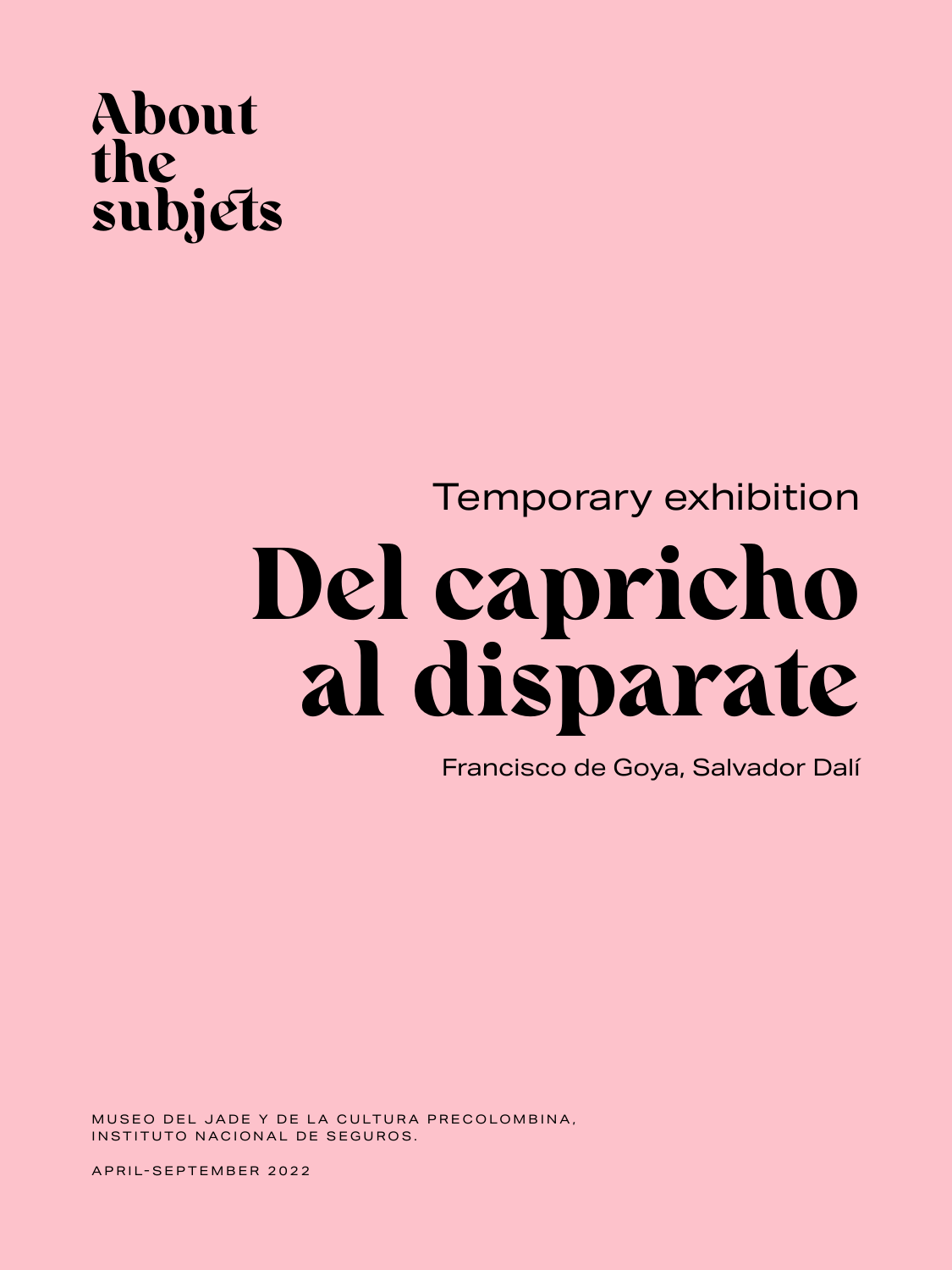### Serie of *Caprichos*

# Salvador Dalí

The series of *Caprichos* produced by Salvador Dalí between 1973 and 1977 maintains a correspondence with the numerical order proposed by Francisco de Goya in 1799. However, for the purposes of the exhibition presented at the Jade Museum, these eighty engravings are arranged according to the proposal of seven thematic groups raised by Dr. Federico Fernández Díez<sup>1</sup>, in charge of the cultural work of FUNIBER. The only exception that maintains some correspondence with the order of both series is the engraving No. 1 Goya's Self-Portrait, with which the exhibition begins.

<sup>1</sup> Texts adapted by the Jade and Pre-Columbian Culture Museum are presented from now on, based on the inputs provided by Dr. Federico Fernández Díez, Director of the FUNIBER Cultural Work, on each of the proposed topics.

<sup>2</sup> The original spelling of the titles of all the works by Francisco de Goya and Salvador Dalí is maintained.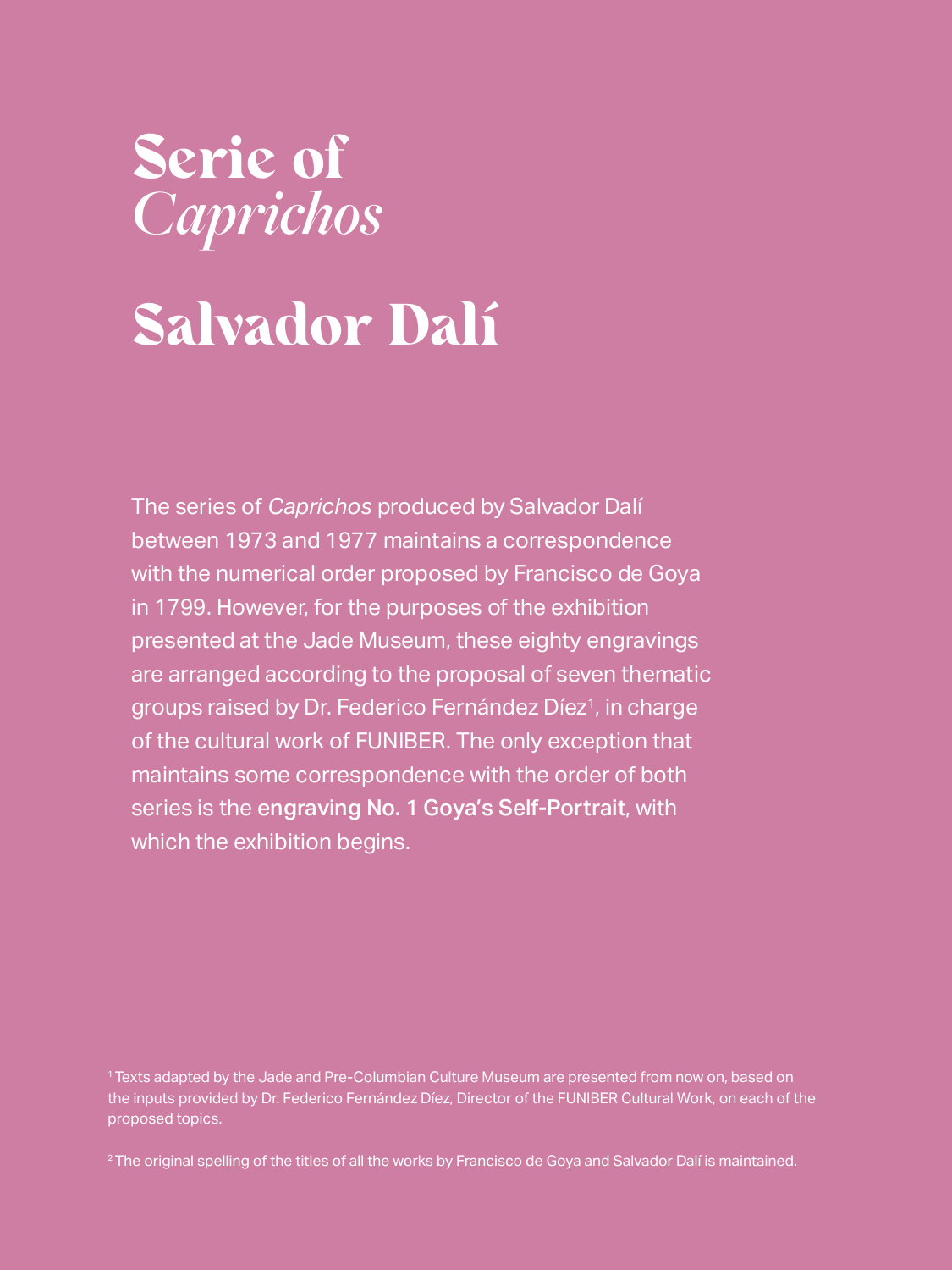

**1.** *Autorretrato de Goya*<sup>2</sup> Salvador Dalí. Colección FUNIBER.

Capricho n. 1. Francisco de Goya. *Francisco Goya y Lucientes, Pinto*r.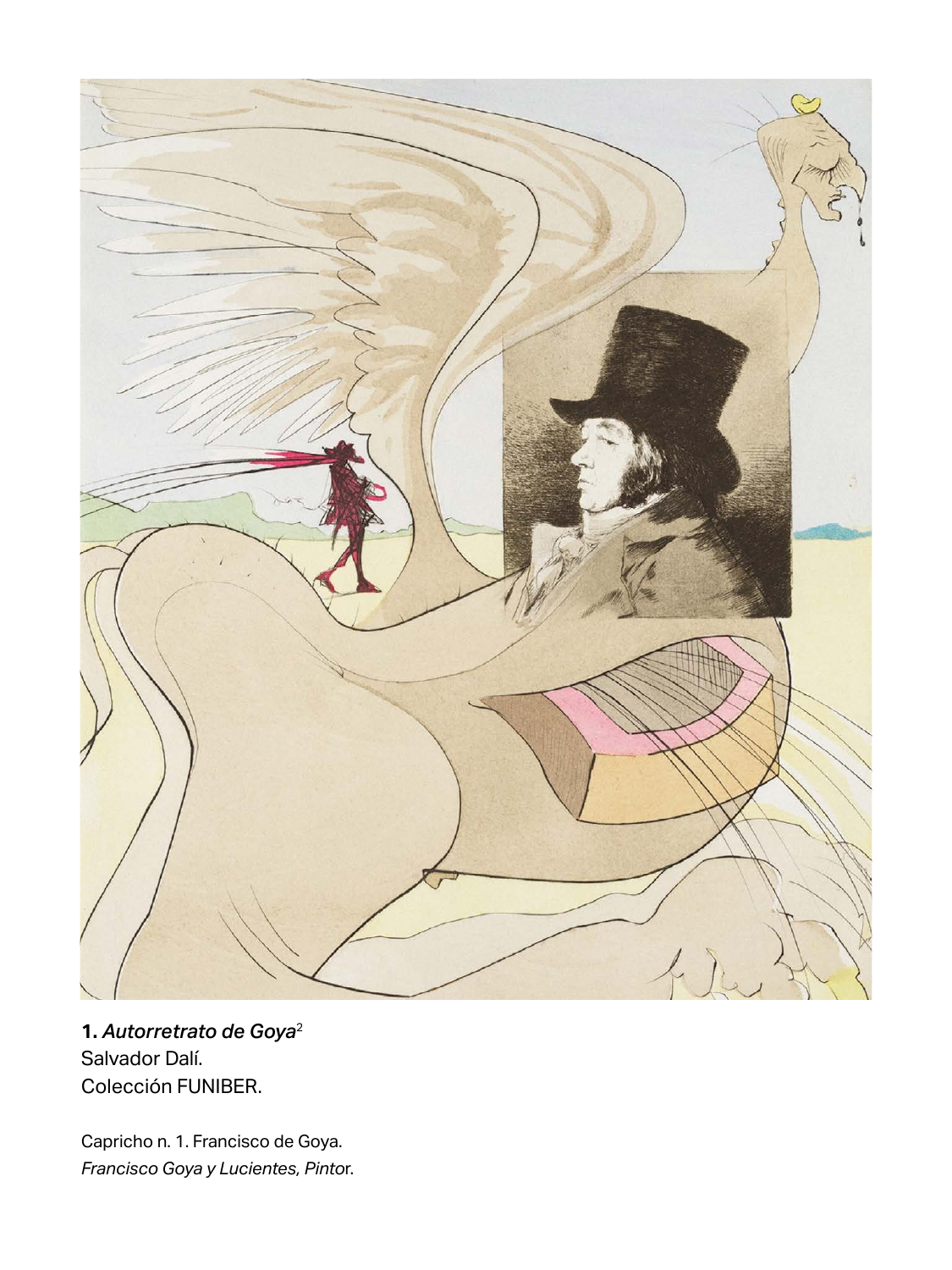## 1.

## Evidencing the unconscious: Dalí on Goya.

Caprichos: 16-19-28-51-58-62-63-65-66-77-78

In the work of the artist Salvador Dalí it is common to recognize suggested images or elements, which seek to generate multiple subjective interpretations by the viewer. Dalí develops a technique inspired by psychoanalysis known as the "*Critical Paranoid Method*", which he used in his artistic production to recreate the unconscious connections that constitute us, from which we can imagine, associate, or remember.

In these engravings, Dalí recognizes human and animal figurations, associated from the unconscious, in Goya's original images, and reveals them through the incorporation of color and figures using the drypoint technique.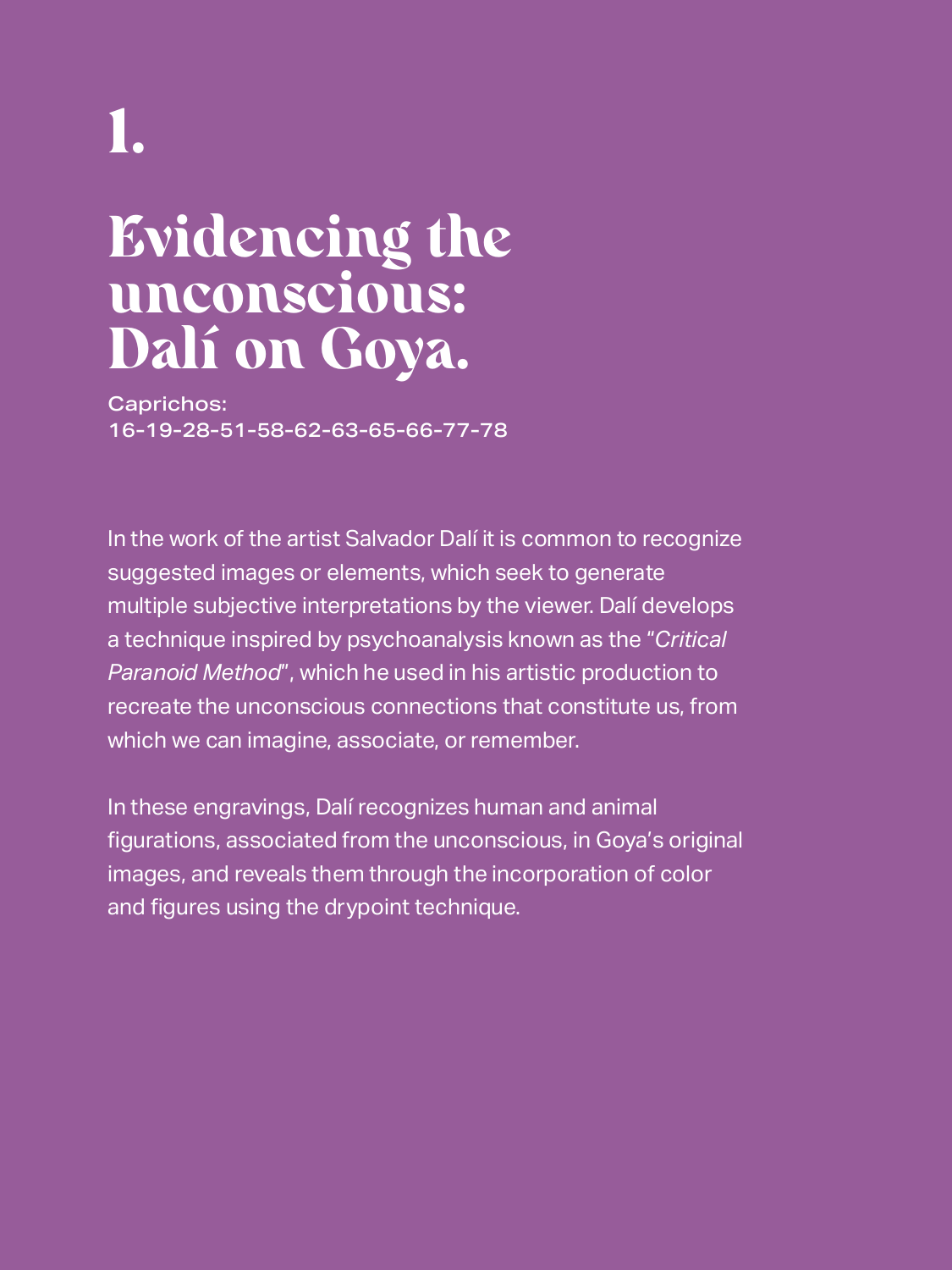**16.** *Y también su padre* Salvador Dalí. Colección FUNIBER.

Capricho n. 16. Francisco de Goya. *Dios la perdone: Y era su madre.*

**19.** *Principio de incertidumbre de Heisenberg* Salvador Dalí. Colección FUNIBER.

Werner Heisenberg (1910-1976), Nobel Prize in Physics for the creation of quantum mechanics. Known for a fundamental contribution: *Heisenberg's Uncertainty Principle*

Capricho n. 19. Francisco de Goya. *Todos Caerán.*

#### **28.** *Hasta ensordecer* Salvador Dalí.

Colección FUNIBER.

Capricho n. 28. Francisco de Goya. *Chiton.*

#### **51.** *Lima de los dientes* Salvador Dalí. Colección FUNIBER.

Capricho n. 51. Francisco de Goya. *Se repulen.*

#### **58.** *Busca la trufa* Salvador Dalí. Colección FUNIBER.

Capricho n. 58. Francisco de Goya. *Tragala perro.*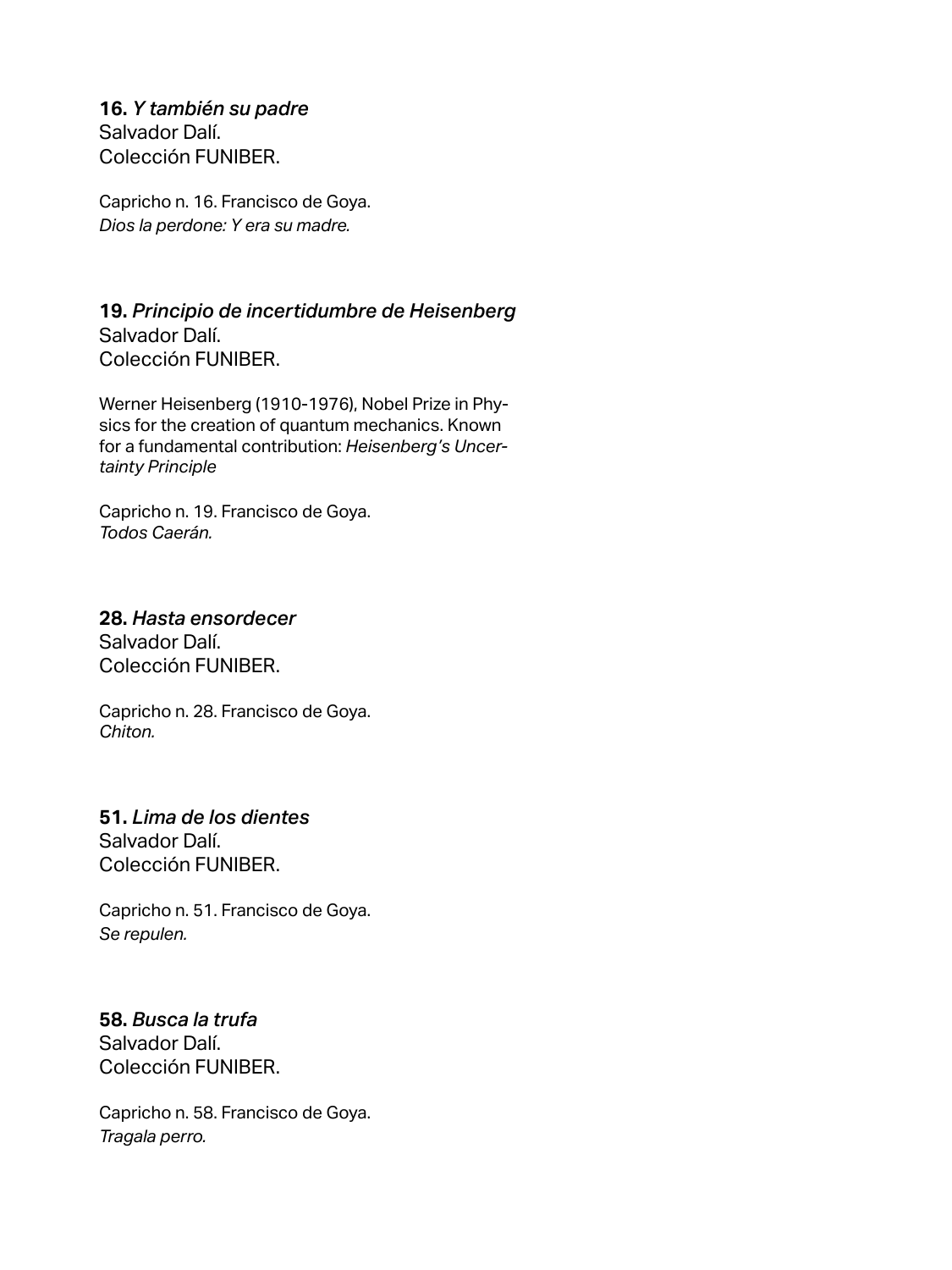**62.** *La Cenicienta* Salvador Dalí. Colección FUNIBER.

Capricho n. 62. Francisco de Goya. *Quien lo creyera!*

**63.** *Goya* Salvador Dalí. Colección FUNIBER.

Capricho n. 63. Francisco de Goya. *Miren que grabes!*

**65.** *Al Matadero* Salvador Dalí. Colección FUNIBER.

Capricho n. 65. Francisco de Goya. *Donde vá mamá?*

**66.** *Oreja mojada* Salvador Dalí. Colección FUNIBER.

Capricho n. 66. Francisco de Goya. *Allá vá eso.*

**77.** *Torcuato de Tarso* Salvador Dalí. Colección FUNIBER.

Torcuato de Tarso or Torquato Tasso (1544- 1595), Italian poet. *Author of Jerusalén Liberada o Libertada.*

Capricho n. 77. Francisco de Goya. *Unos à otros.*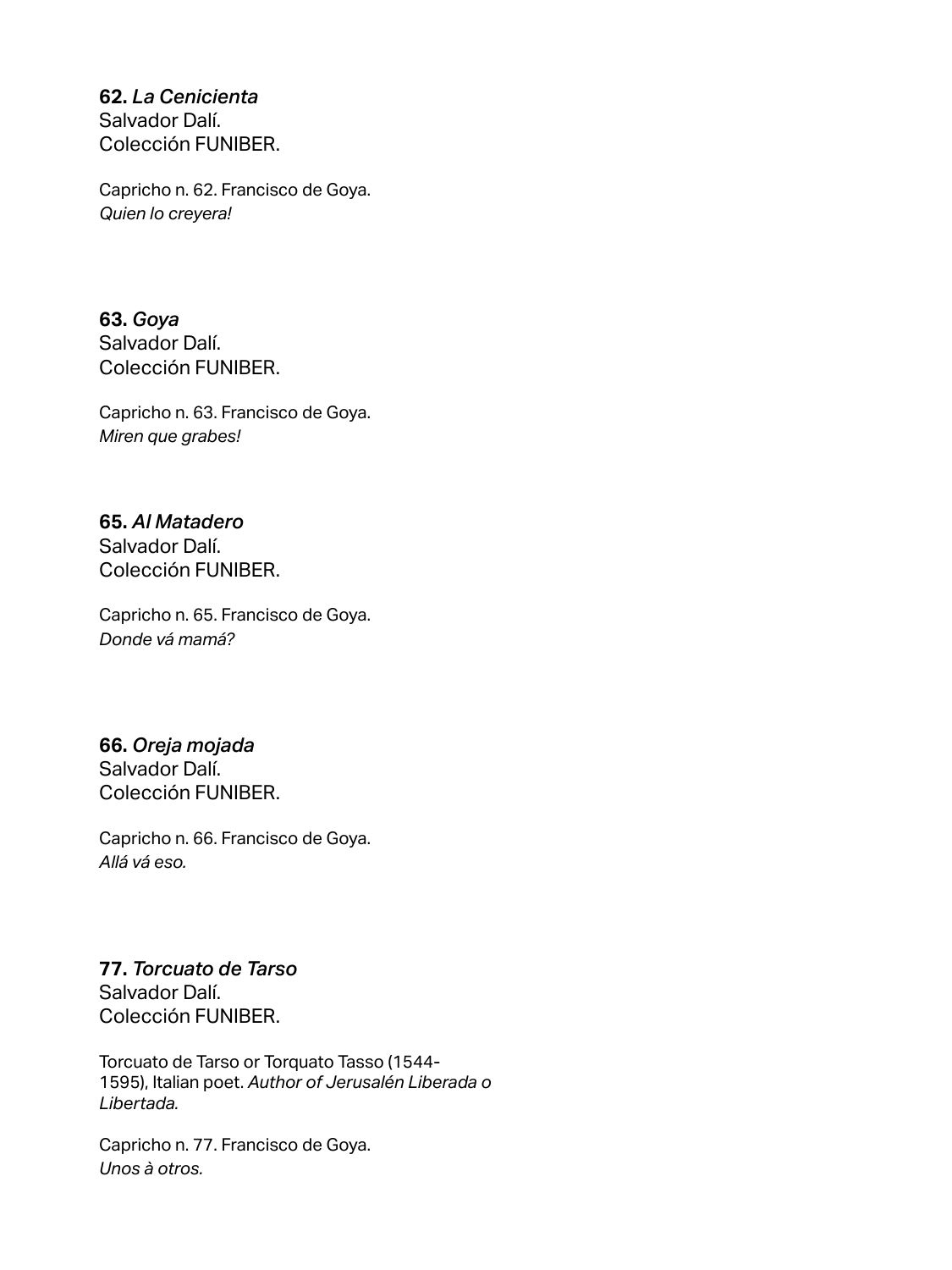#### **78.** *Pedestal para un mundo*

Salvador Dalí. Colección FUNIBER.

Capricho n. 78. Francisco de Goya. *Despacha, que dispiertan.*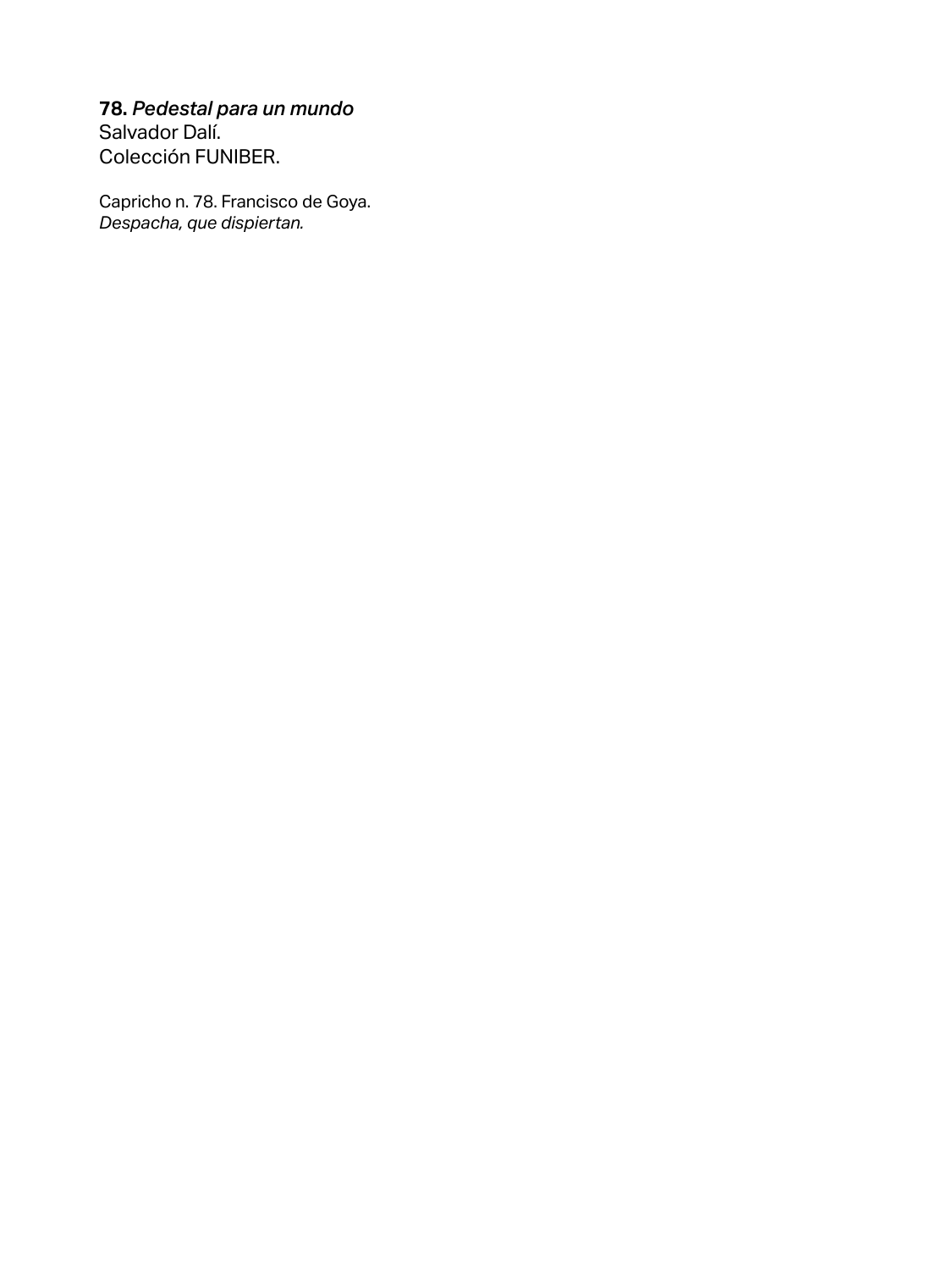## 2.

## Overlap of a Dalinian referent.

Caprichos: 2-10-14-19-33-37-42-59.

This set brings together the engravings in which Dalí adds recurring iconographic figures or symbols in his surrealist works to Goya's scenes, such as cast or soft clocks, crutches, among others. These elements bring new symbolic meanings to Goya's visual narrative.

#### *Rostro del Gran Masturbador.*

#### Oil on canvas painted in 1929 by Salvador Dalí.

Dalí used to visit Cadaqués in his childhood with his family. In his adult life he liked to visit the Cap de Creus area, located near Portlligat (Cadaqués), attracted by the irregular shapes of this rugged landscape. On his way he carried out the exercise of identifying suggestive figures or "*double images*". These formations were a source of inspiration for his artistic production; In one of these rocks, Dalí recognizes his own face and transfers it to this oil painting. This self-portrait occupies the central point of the theme and composition of this work.

For more information visit the website of the Museo Centro de Arte Reina Sofía, Madrid. <https://www.museoreinasofia.es/coleccion/obra/visage-du-grand-masturbateur-rostro-gran-masturbador>

#### *La persistencia de la memoria.*

Oil on canvas painted in 1931 by Salvador Dalí.

Soft or cast clocks are one of his best-known symbols and used by Dalí in his pictorial work. They symbolize, among other issues, personal concerns about the passage of time, the unconscious and memory. The background frame refers to the rocky landscape of the village of Portlligat and its surroundings; a Dalí selfportrait occupies the central focus of the composition.

For more information visit the website of the Museum of Modern Art (MoMA), New York. <https://www.moma.org/collection/works/79018>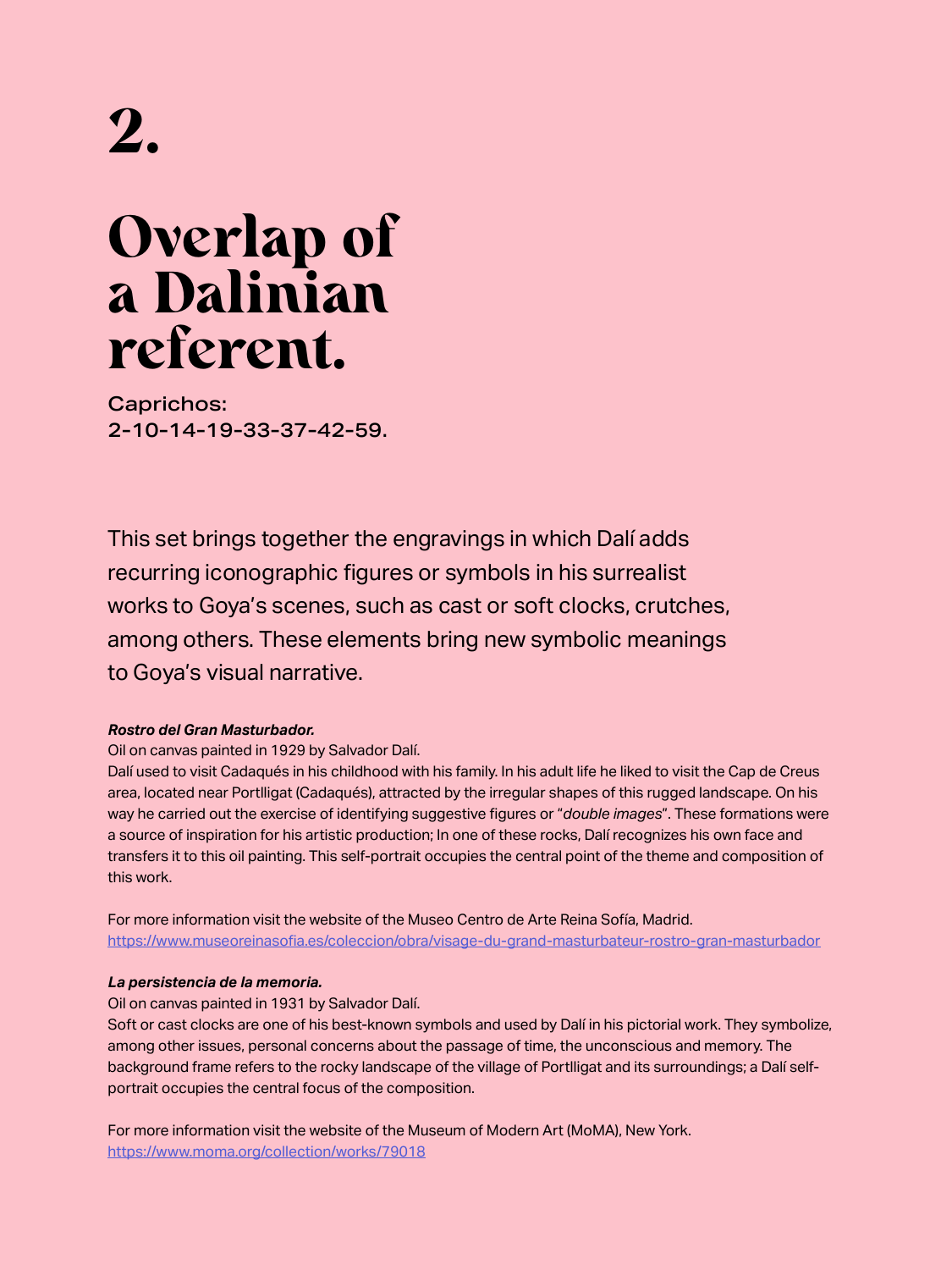#### **2.** *A las primeras 18 sillas de mimbre* Salvador Dalí. Colección FUNIBER.

Capricho n. 2. Francisco de Goya. *El si pronuncian y la mano alargan Al primero que llega.*

**10.** *Vomitación Recíproca* Salvador Dalí. Colección FUNIBER.

Capricho n. 10. Francisco de Goya. *El amor y la muerte.*

#### **14.** *Qué ramo de bonitas cerezas!* Salvador Dalí. Colección FUNIBER.

Capricho n. 14. Francisco de Goya. Que sacrificio!

#### **33.** *El gran albino*

Salvador Dalí. Colección FUNIBER.

Capricho n. 33. Francisco de Goya. Al Conde Palatino.

#### **37.** *Sí* Salvador Dalí. Colección FUNIBER.

Capricho n. 37. Francisco de Goya. Si sabrá mas el discipulo?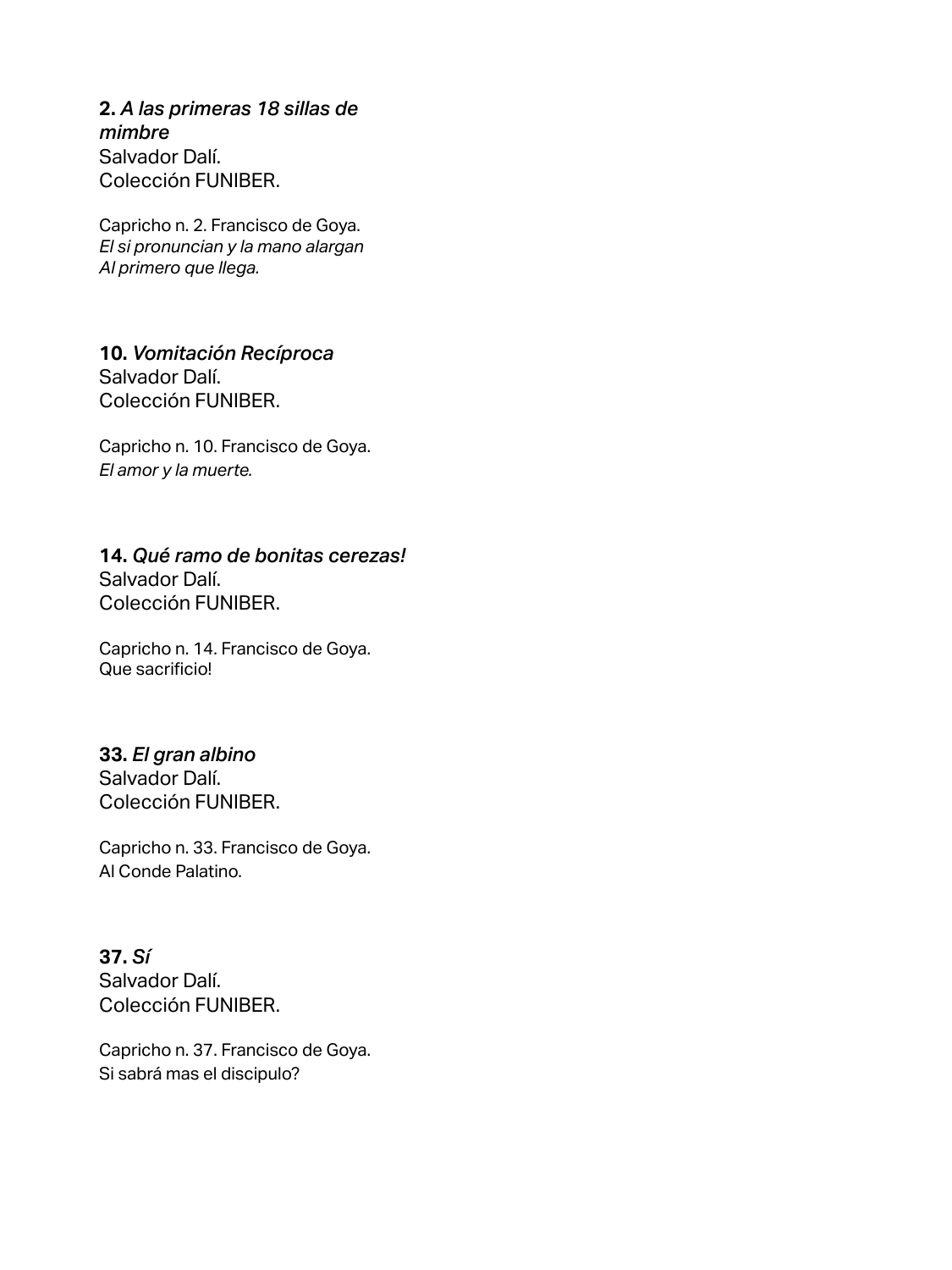#### **42.** *Piensa en el Angelus de Millet*

Salvador Dalí. Colección FUNIBER.

*The Angelus* is an oil on canvas painting by the French painter Jean-François Millet. (1814 – 1875).

Capricho n. 42. Francisco de Goya. *Tu que no puedes.*

**59.** *Cinco o seis por lo menos* Salvador Dalí. Colección FUNIBER.

Capricho n. 59. Francisco de Goya. *Y aun no se van!*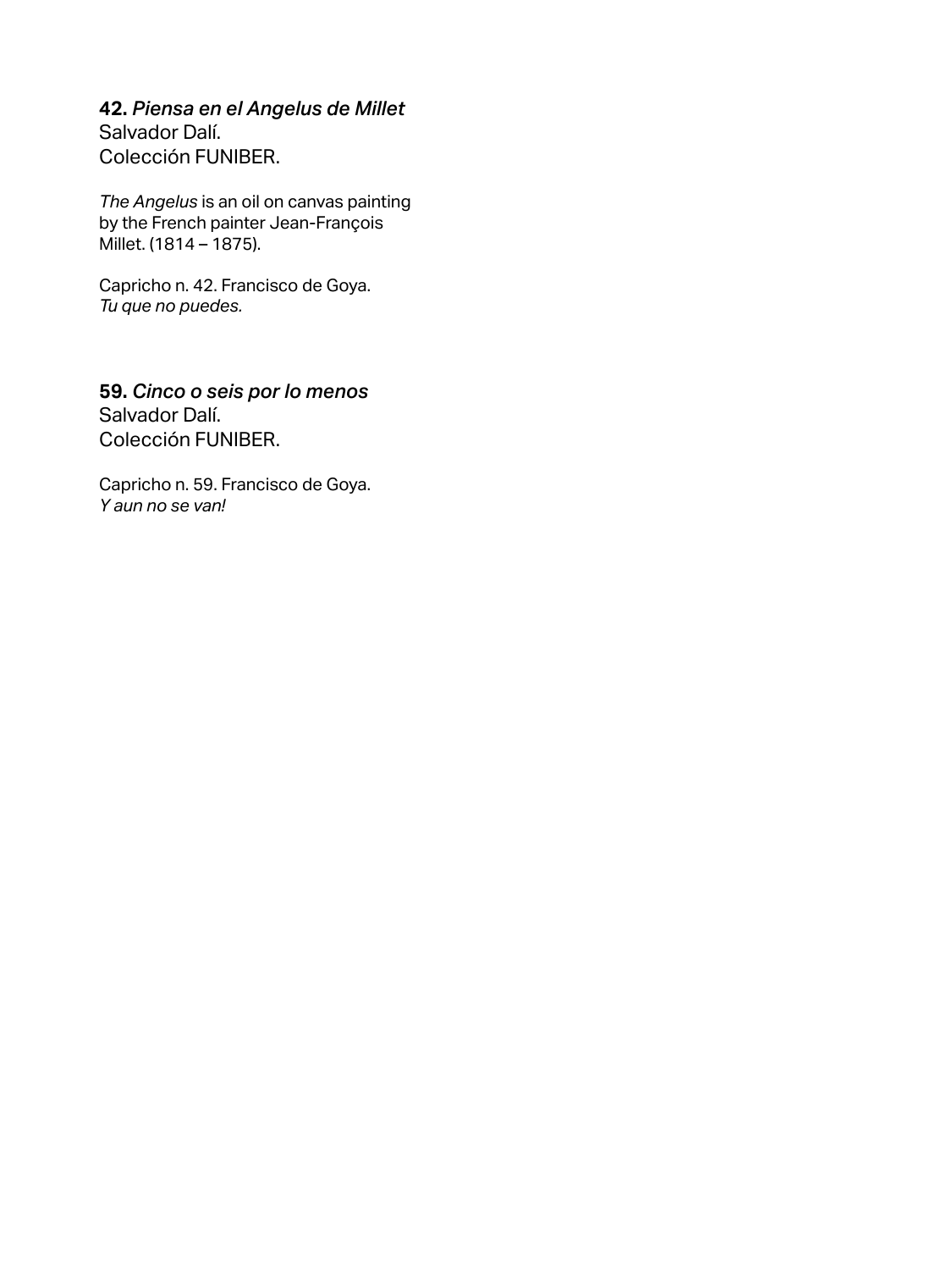## Transformación del sentido (imagen y texto).

Caprichos: 3-9-13-17-24-36-52-54-71.

Salvador Dalí respects the essential elements for the understanding of the Caprichos, however, in many cases he transforms the meaning attributed by Goya with the superimposition of new legends, color and superimposed figures by Dalí. For Federico Fernández, the transformation or total annulment of meaning turns Goya's original message into a *disparate surrealista*. This process is constant throughout Dalí's entire series, but in a special way in this set.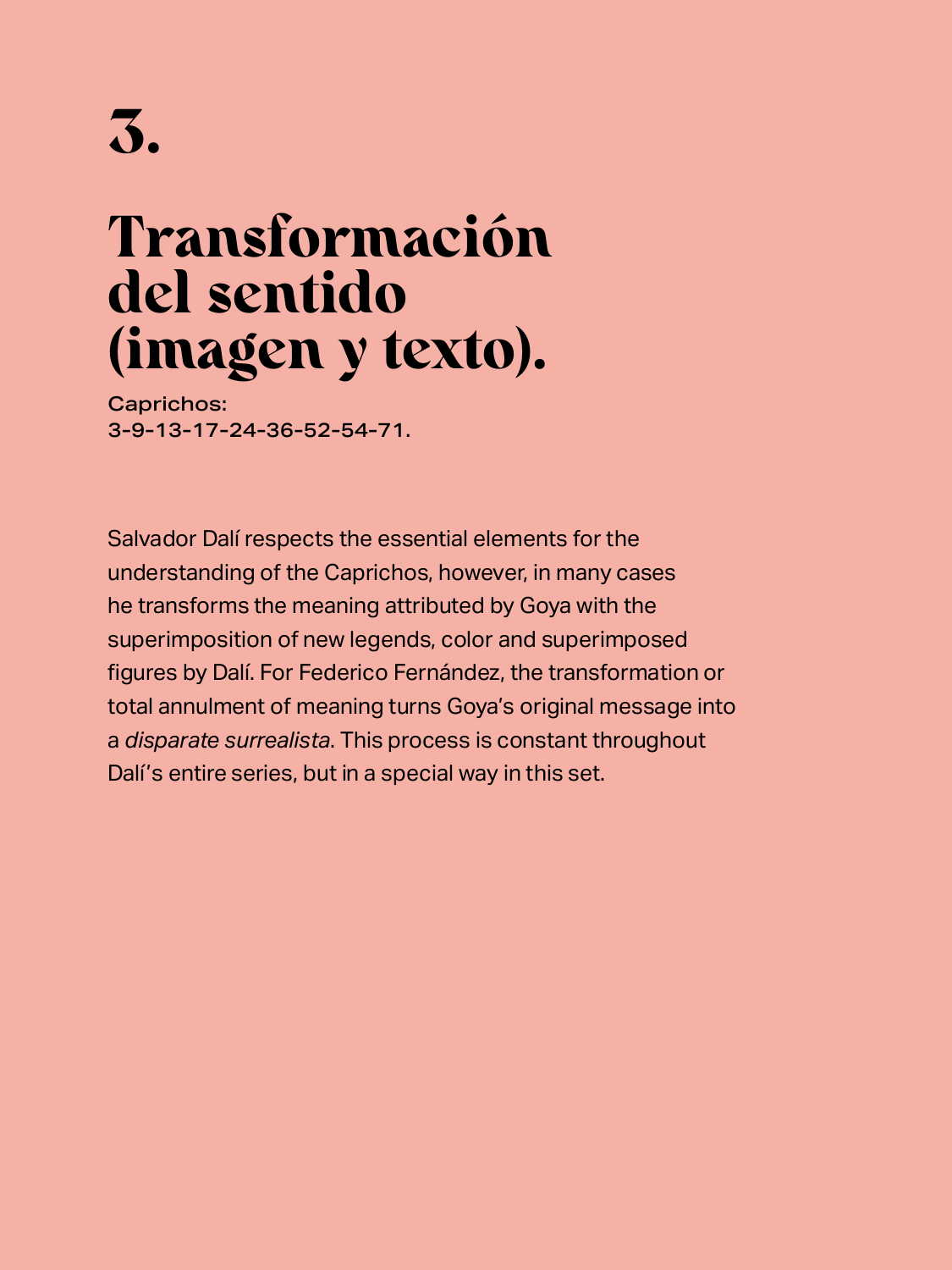**3.** *No es verdad, a mí con esas, no…* Salvador Dalí. Colección FUNIBER.

Capricho n. 3. Francisco de Goya. *Que viene el Coco.*

**9.** *Tábano* Salvador Dalí. Colección FUNIBER.

Tábano, insecto.

Capricho n. 9. Francisco de Goya. *Tantalo.*

#### **13.** *Desferruginosamente*

Salvador Dalí. Colección FUNIBER.

Capricho n. 13. Francisco de Goya. *Estan calientes.*

#### **17.** *Espeluznante columna concreta* Salvador Dalí.

Colección FUNIBER.

Capricho n. 17. Francisco de Goya. *Bien tirada está.* 

#### 24. *Es un cuadro colosal* Salvador Dalí. Colección FUNIBER.

Capricho n. 24. Francisco de Goya. *Nohubo remedio.*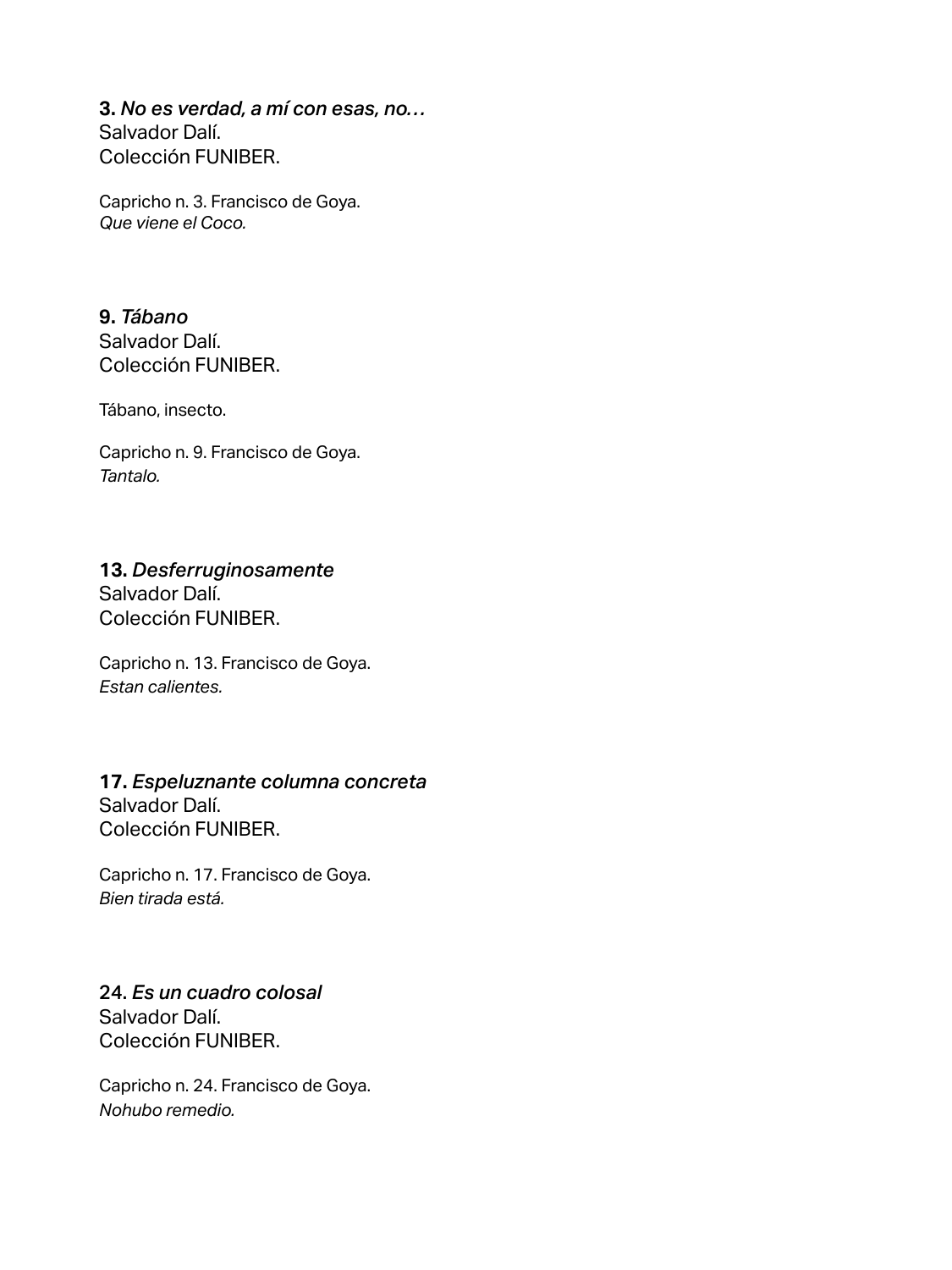**36.** *Bon jour* Salvador Dalí. Colección FUNIBER.

Good morning, in the French language.

Capricho n. 36. Francisco de Goya. *Mala noche.*

#### **52.** *Oxígeno en Marte* Salvador Dalí. Colección FUNIBER.

Capricho n. 52. Francisco de Goya. *Lo que puede un Sastre!*

#### **54.** *Tarántula de poca monta* Salvador Dalí. Colección FUNIBER.

Capricho n. 54. Francisco de Goya. *El Vergonzoso.*

#### **71.** *Si no amanece nos quedamos* Salvador Dalí.

Colección FUNIBER.

Capricho n. 71. Francisco de Goya. *Si amanece; nos Vamos.*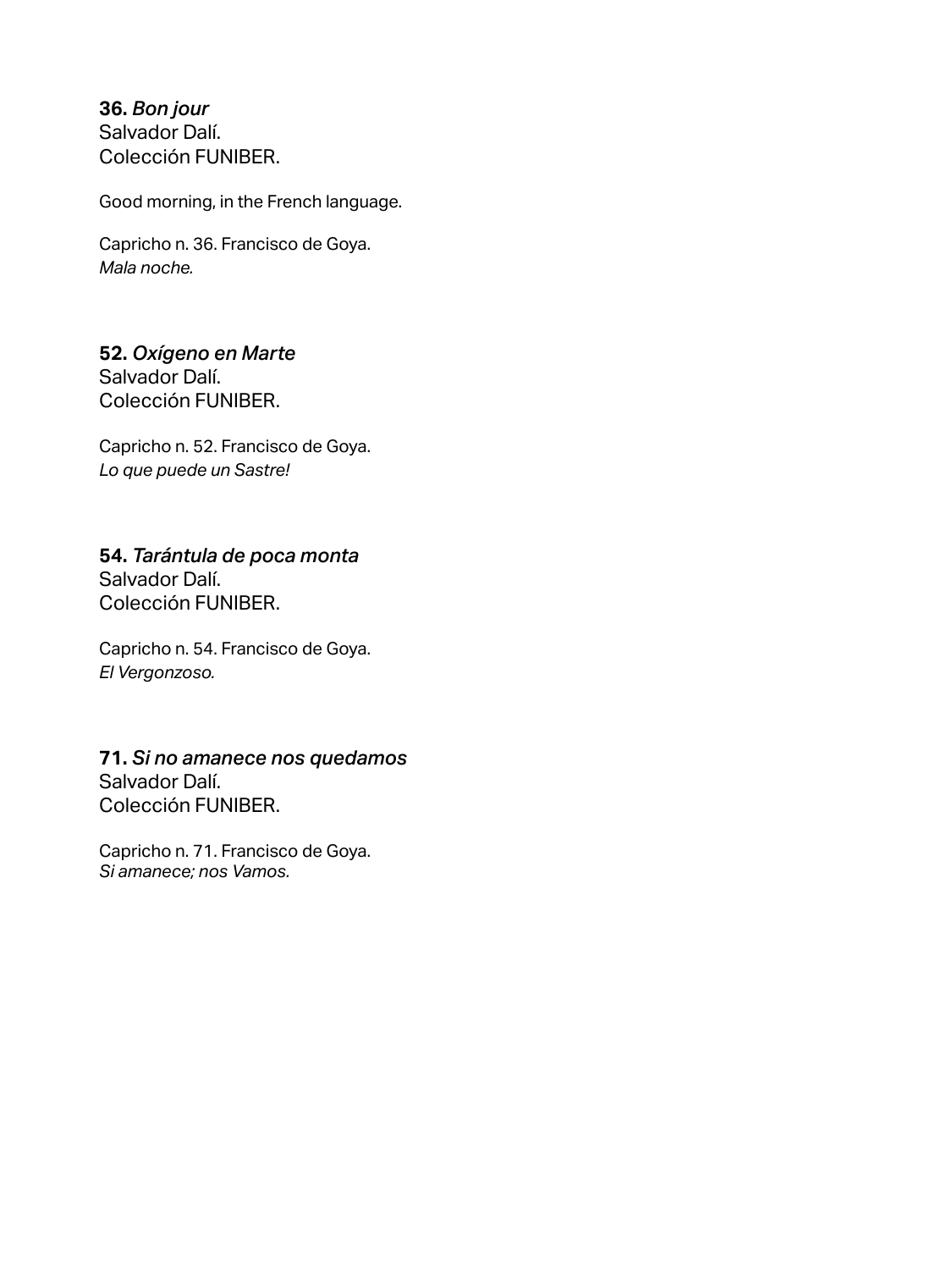## 4.

## Incorporation of sexual graphics.

Caprichos: 7-11-12-18-27-38-41-47-60-73-79.

Psychoanalysis had a very important impact on a personal and artistic level on Dalí. The study of Sigmund Freud and later of Jacques Lacan, allowed the painter to delve into his personal history, his fears, obsessions, and desires. It is important to emphasize that this self-analysis is not limited to the individual level, but rather responds to an imposed collective repression.

One aspect that characterizes Dalí's surrealist work is the explicit incorporation of sexual motifs. This group makes an approach to the sexual, in some cases with a grotesque intention. Dalí adds sexual elements, either integrating or superimposing on Goya's image, enhancing his provocative message with the inclusion of new graphics.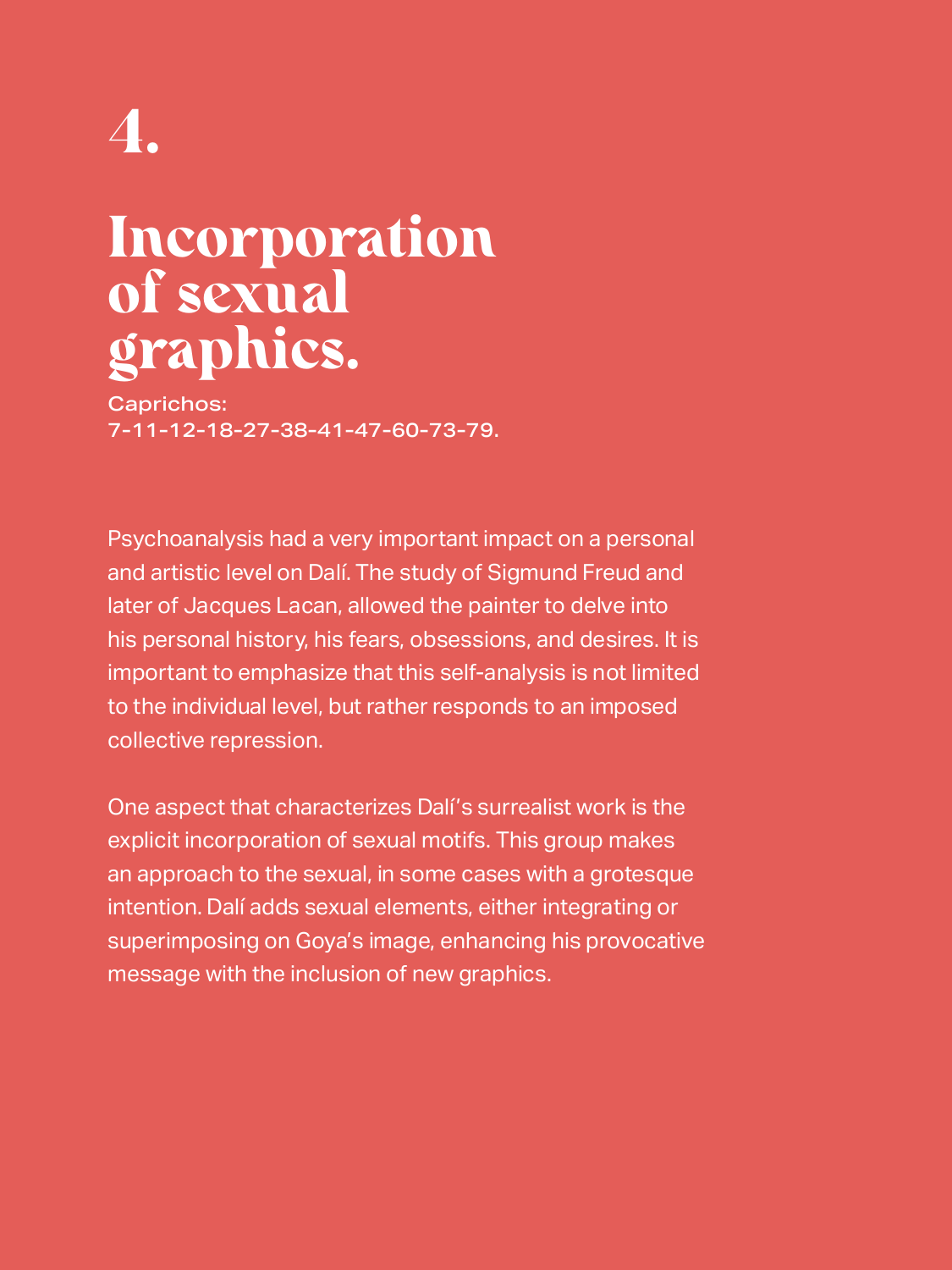**7.** *Así las fastidia* Salvador Dalí. Colección FUNIBER.

Capricho n. 7. Francisco de Goya. *Ni asi la distingue.*

#### **11.** *Muchachas al avío* Salvador Dalí. Colección FUNIBER.

Capricho n. 11. Francisco de Goya. *Muchachos al avío.*

#### **12.** *A caza de mondadientes* Salvador Dalí. Colección FUNIBER.

Capricho n. 12. Francisco de Goya. *A caza de dientes.*

#### **18.** *Como Dios manda* Salvador Dalí. Colección FUNIBER.

Capricho n. 18. Francisco de Goya. *Ysele quema la Casa.*

#### **27.** *Al que sodomizan* Salvador Dalí. Colección FUNIBER.

Capricho n. 27. Francisco de Goya. *Quien mas rendido?*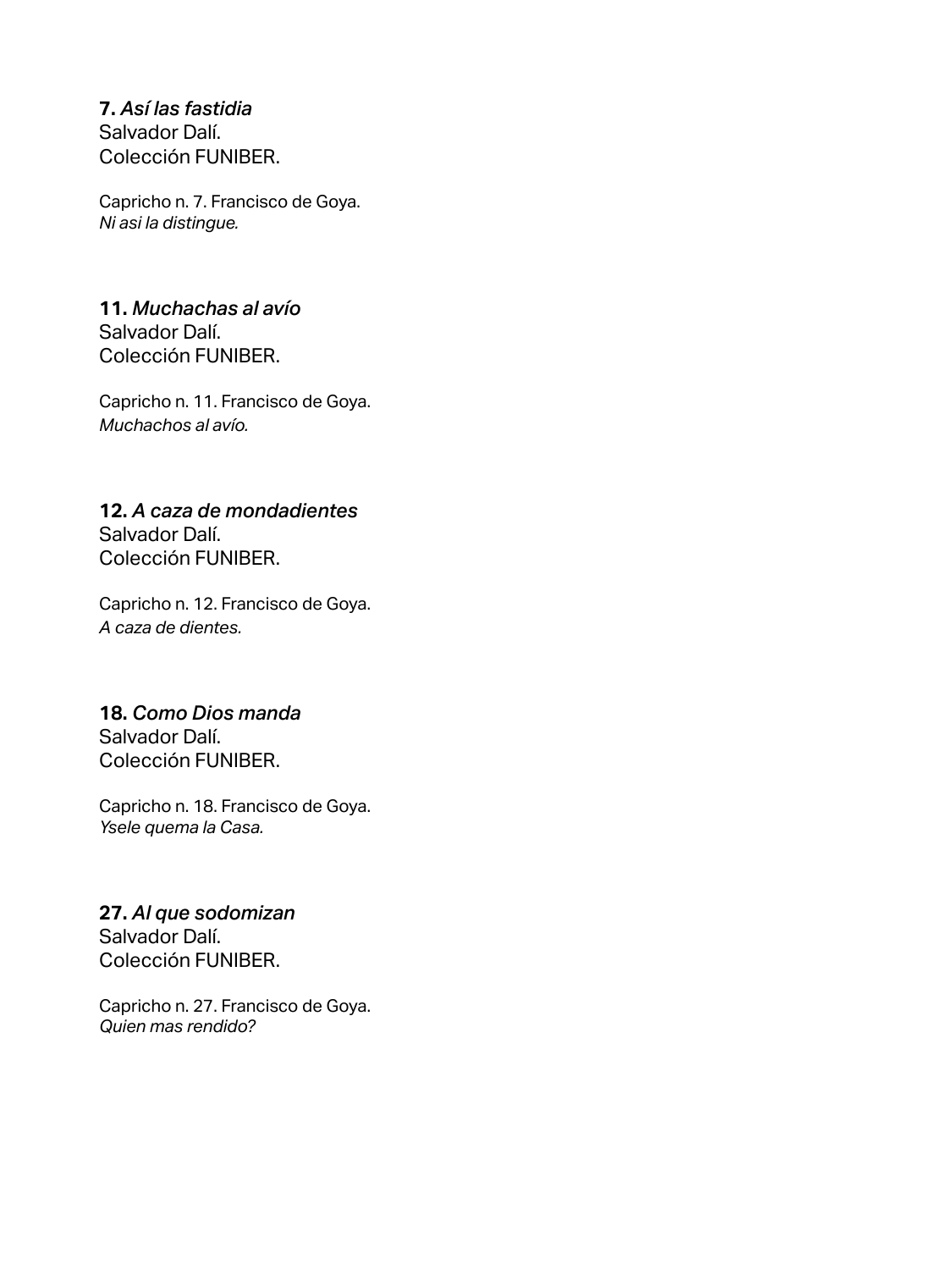**38.** *No* Salvador Dalí. Colección FUNIBER.

Capricho n. 38. Francisco de Goya. *Brabisimo!*

**41.** *Ni menos ni más* Salvador Dalí. Colección FUNIBER.

Capricho n. 41. Francisco de Goya. *Ni mas ni menos.*

**47.** *Ponte de rodillas* Salvador Dalí. Colección FUNIBER.

Capricho n. 47. Francisco de Goya. *Obsequio á el maestro.*

**60.** *Relámpagos* Salvador Dalí. Colección FUNIBER.

Capricho n. 60. Francisco de Goya. *Ensayos.*

**73.** *Menos a las tres* Salvador Dalí. Colección FUNIBER.

Capricho n. 73. Francisco de Goya. *Mejor es holgar?*

**79.** *Reflejos de luna* Salvador Dalí. Colección FUNIBER.

Capricho n. 79. Francisco de Goya. *Nadie nos ha visto.*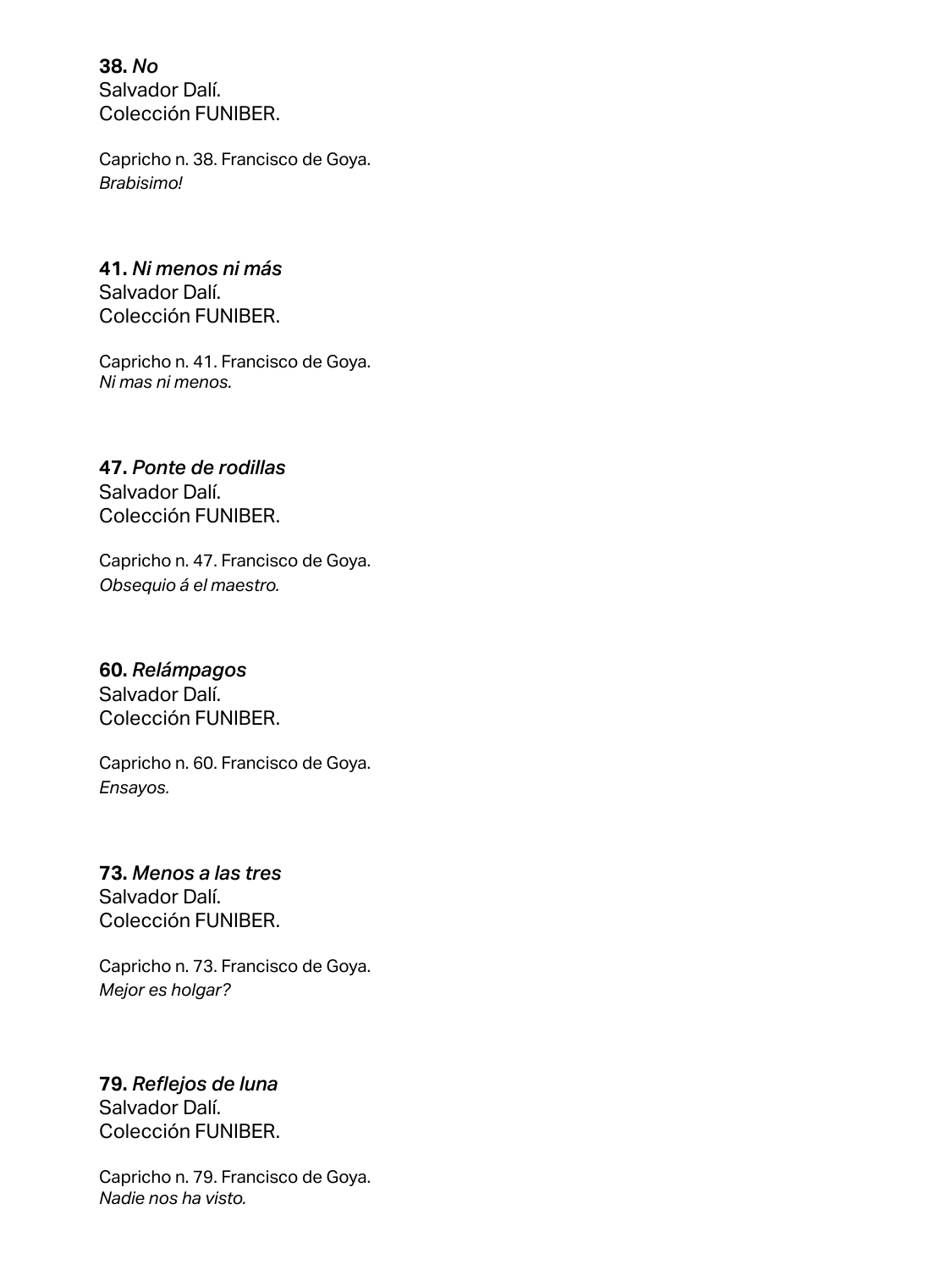## Colored without transformation.

Caprichos: 4-20-22-23-26-32-34-43-45-53-64-68-70.

In this section, those images whose transformation is less are grouped, according to Federico Fernández these images "*practically do not undergo transformation beyond coloring or the inclusion of lines or calligraphic graphics*". Of this set, image number 43 stands out as the only one that retains its original title or legend *El sueño de la razón produce monstrous*, considered an important reference for Surrealism.

According to Fernández, "*Dalí respects the semantic core of the Caprichos, taking advantage of the suggestions of the shapes of the Goya background and even taking care of Goya's style in color, which is based on the one used by Goya in the works of the fifth of the deaf*". So, based on the above, it can be said that Dalí recognizes shapes in the background of Goya's images, and reveals them by recalling the treatment of color used by Goya in his series known as *Pinturas Negras*: fourteen murals made between 1819-1823 by Francisco de Goya, as part of the wall decoration of his house called Quinta del Sordo, located on the outskirts of Madrid).

#### *Duelo a garrotazos.*

1820 - 1823. Mixed technique on wall covering transferred to canvas, 125 x 261 cm. Pinturas Negras. Prado Museum Collection, Madrid.

For more information visit the website of the Prado Museum, Madrid.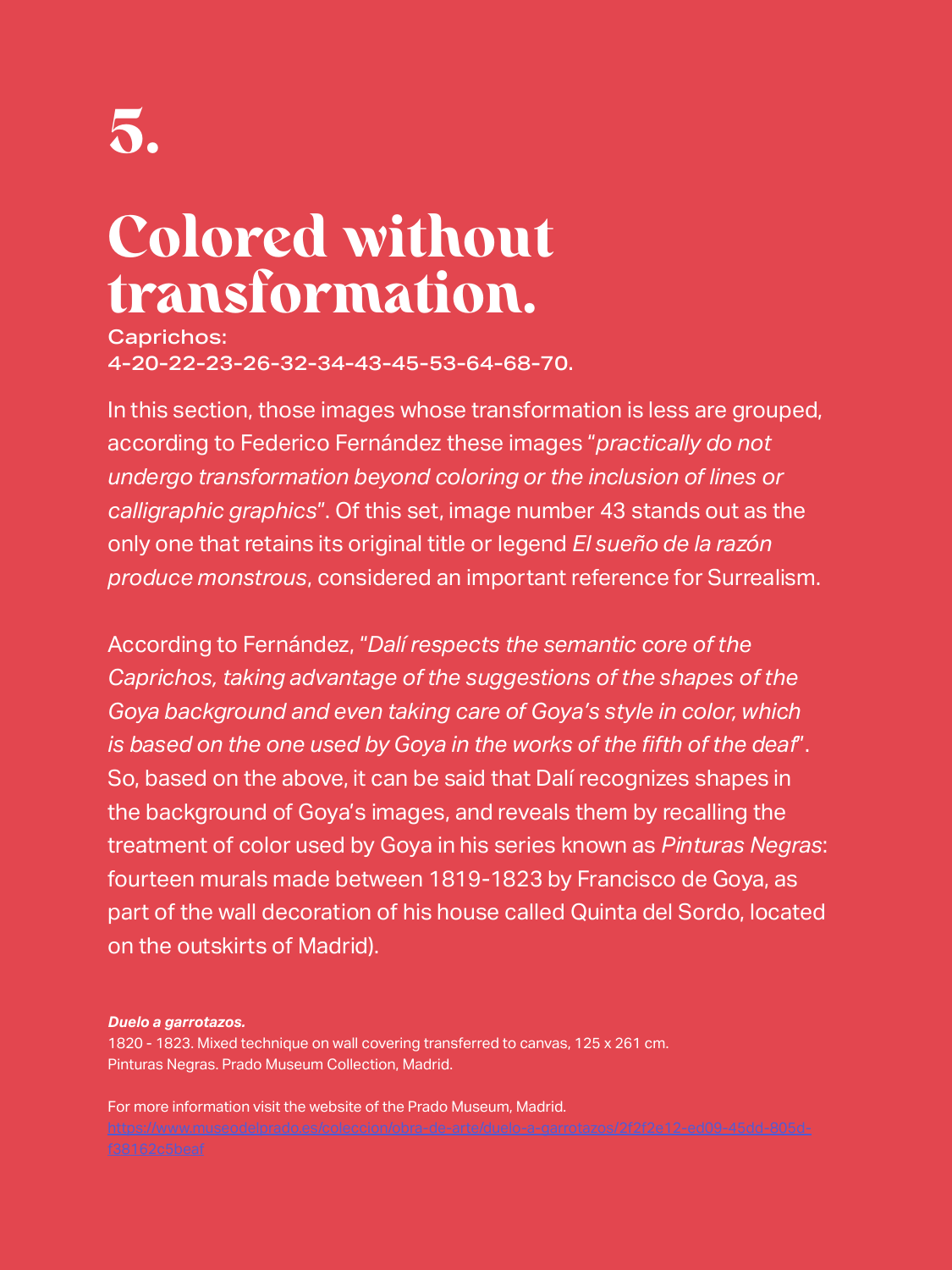**4.** *El de los roñones a la brochette* Salvador Dalí. Colección FUNIBER.

Capricho n. 4. Francisco de Goya. *El de la rollona.*

**20.** *Tres cañones = a seis plumas* Salvador Dalí. Colección FUNIBER.

Capricho n. 20. Francisco de Goya. *Ya van desplumados.*

**22.** *Cenicitas* Salvador Dalí. Colección FUNIBER.

*Cenicitas* (1927-1928), Salvador Dalí's oil painting that bears the same title, later named The Sterile Efforts.

Capricho n. 22. Francisco de Goya. *Pobrecitas!*

**23.** *Aquellos armarios tiñosos* Salvador Dalí. Colección FUNIBER.

Capricho n. 23. Francisco de Goya. *Aquellos polbos.*

#### **26.** *Una carretilla de carne sangrante* Salvador Dalí. Colección FUNIBER.

Capricho n. 26. Francisco de Goya. *Ya tienen asiento.*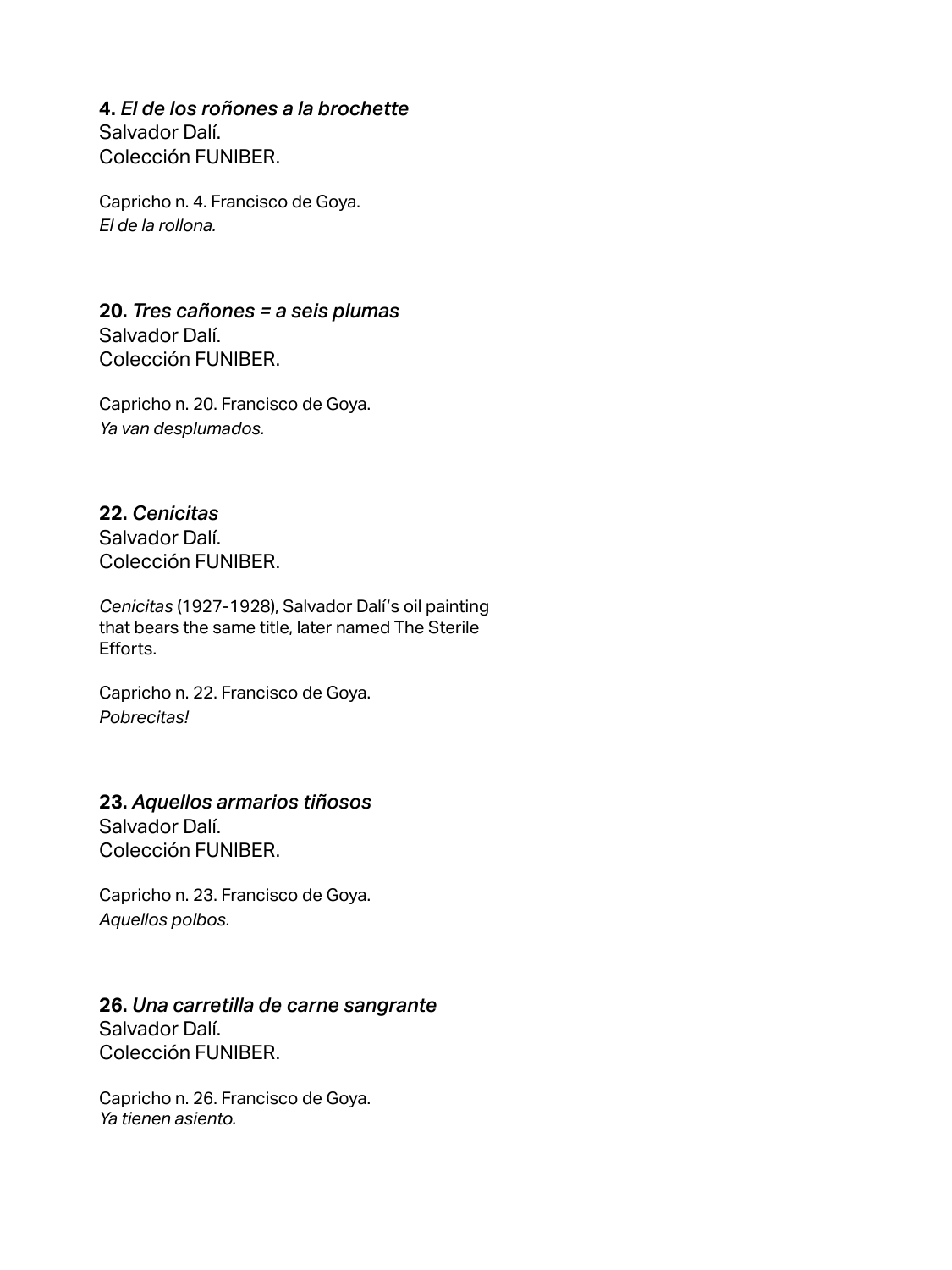**32.** *Cuerda hipnagógica de Lulio estringido* Salvador Dalí. Colección FUNIBER.

*Hipnagógica, state between wakefulness and sleep. Louis Ferdinand Alfred Maury (1817 - 1892) coined the term hypnagogic hallucination.*

Capricho n. 32. Francisco de Goya. *Por que fue sensible.*

**34.** *Les rinden las máquinas fosfénicas*  Salvador Dalí. Colección FUNIBER.

*Fosfénicas,* possibly phosphene: phenomenon that allows us to see luminous spots or flashes of light when we close our eyes.

Capricho n. 34. Francisco de Goya. *Las rinde el Sueño.*

#### **43.** *El sueño de la razón produce monstruos* Salvador Dalí. Colección FUNIBER.

Dalí retains the original title or legend proposed by Goya.

Capricho n. 43. Francisco de Goya. *El sueño de la razón produce monstruos.*

**45.** *Mucho hay que existencializar* Salvador Dalí. Colección FUNIBER.

Capricho n. 45. Francisco de Goya. *Mucho hay que chupar.*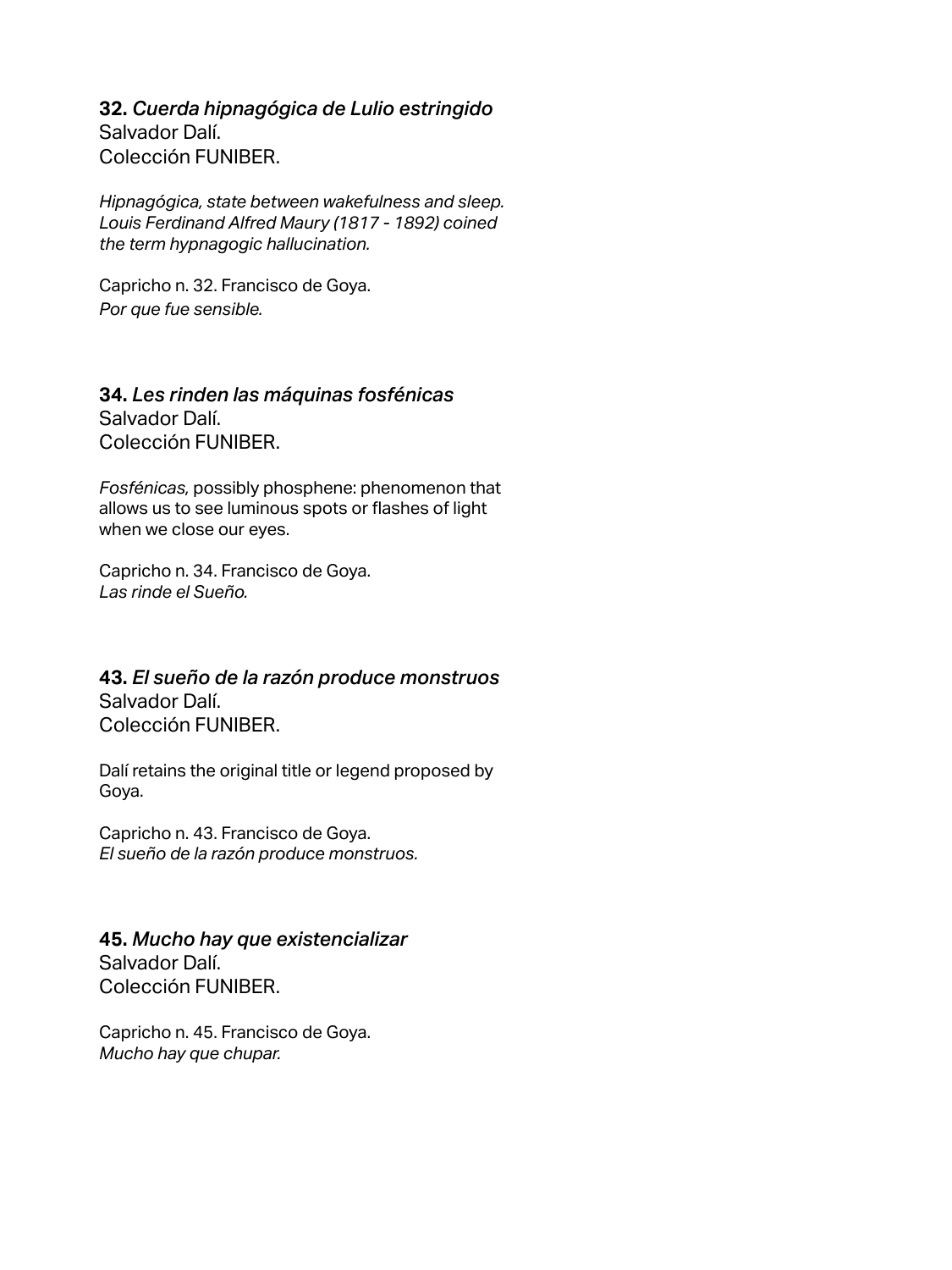**53.** *El horizonte* Salvador Dalí. Colección FUNIBER.

Capricho n. 53. Francisco de Goya. *Que pico de Oro!*

#### **64.** *Esto es, ésto no es.* Salvador Dalí.

Colección FUNIBER.

Capricho n. 64. Francisco de Goya. *Buen Viage.*

**68.** *Los incas peludos del atardecer*  Salvador Dalí. Colección FUNIBER.

Capricho n. 68. Francisco de Goya. *Linda maestra!*

#### **70.** *Los buzos del futuro* Salvador Dalí. Colección FUNIBER.

Capricho n. 70. Francisco de Goya. *Devota profesion.*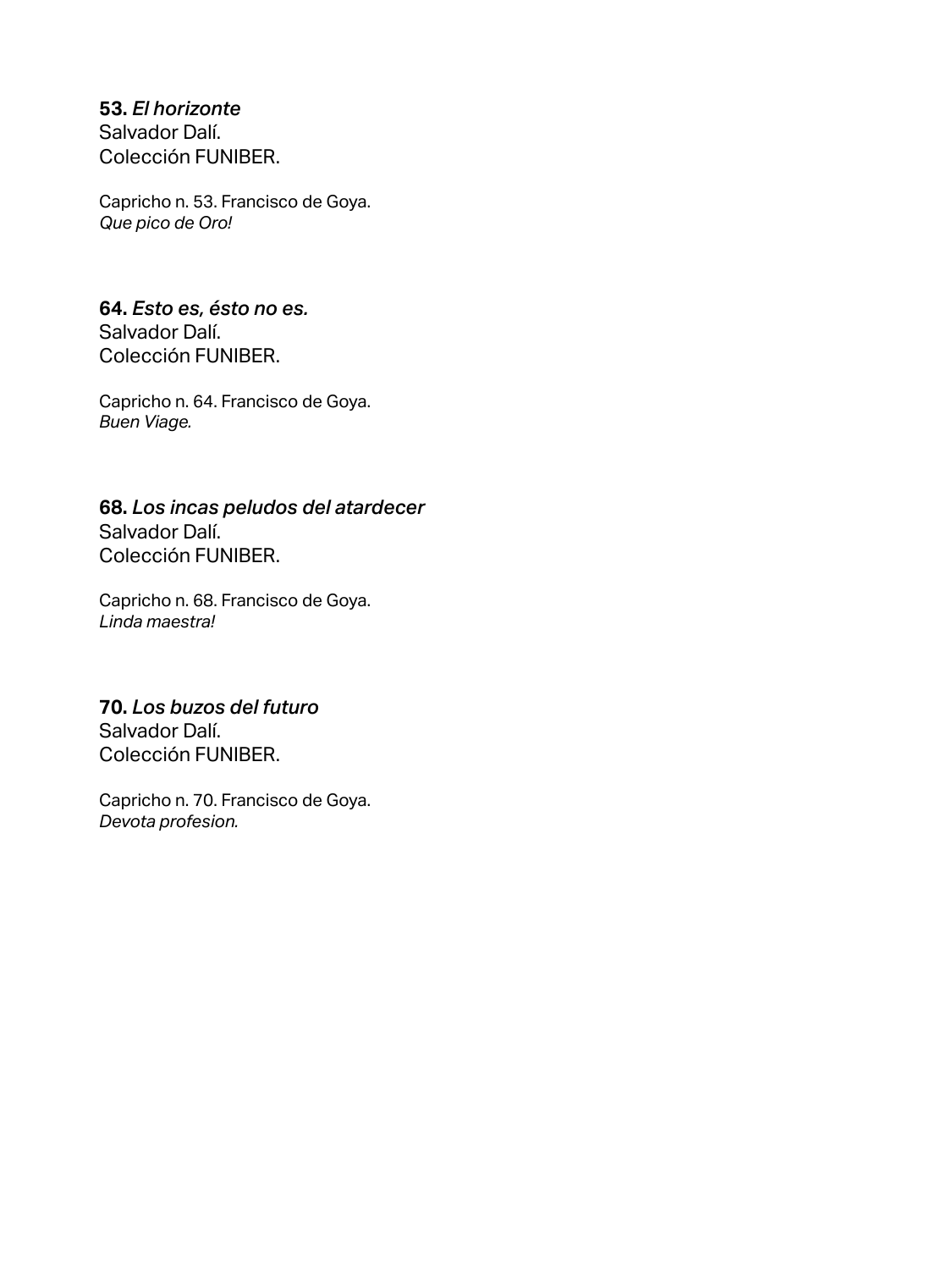## Incorporation of new figures.

Caprichos: 5-6-8-15-21-25-29-30-31-39-44-46-49-80.

This group includes those images that show figures with a Dalinian treatment, but unlike Group 2, they are not very recurrent in his pictorial work. According to Federico Fernández, Dalí turns the *Caprichos into Disparates*, but from the possibilities of modern surrealism because, although Dalí sometimes starts from them, he does not transform them into Goya's Disparates, an expression of unreason and a reflection of all vices. instead, he transforms them into Dalinian Disparates in a surrealist style.

#### *Disparates.*

The *Disparates* is considered to be the last series of engravings produced by Francisco de Goya between 1815 and 1824, but they are known decades later when the Royal Academy of Fine Arts of San Fernando published a first group of 18 engravings. An enigmatic and unfinished series, which has been difficult to interpret since the inputs are scarce or absent. In the *Disparates*, also known as the *Proverbios,* Goya takes up many of the themes developed in the *Caprichos*, but with a darker and more grotesque tone.

For more information visit the website of the Royal Academy of Fine Arts of San Fernando, Spain. [https://www.realacademiabellasartessanfernando.com/es/goya/goya-en-la-calcografia-nacional/disparates](https://www.realacademiabellasartessanfernando.com/es/goya/goya-en-la-calcografia-nacional/disparates )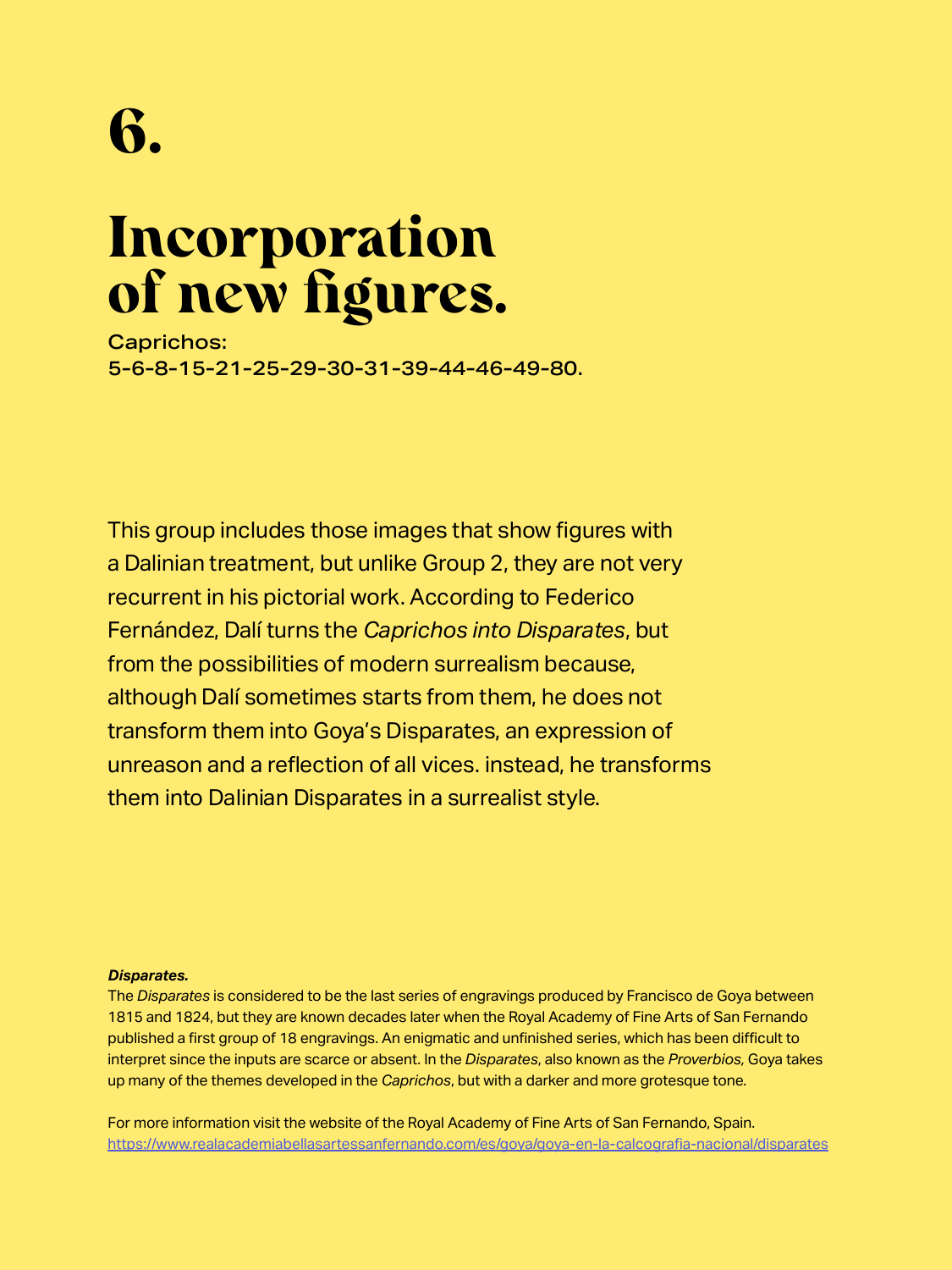#### **5.** *El cisne no está para puñetas* Salvador Dalí.

Colección FUNIBER.

Capricho n. 5. Francisco de Goya. *Tal para qual.*

#### **6.** *Aparte las glándulas salivares* Salvador Dalí. Colección FUNIBER.

Capricho n. 5. Francisco de Goya. *Nadie se conoce.*

**8**. *…al río creyendo que era mozuela…* Salvador Dalí. Colección FUNIBER.

Mozuela, muchacha joven.

Capricho n. 8. *Que se la llevaron!*

#### **15.** *Arrugas de espermatozoides melancólicos*  Salvador Dalí. Colección FUNIBER.

Capricho n. 15. Francisco de Goya. *Bellos consejos.*

#### **21.** *Los romeros* Salvador Dalí. Colección FUNIBER.

Capricho n. 21. Francisco de Goya. *¡Qual la descañonan!*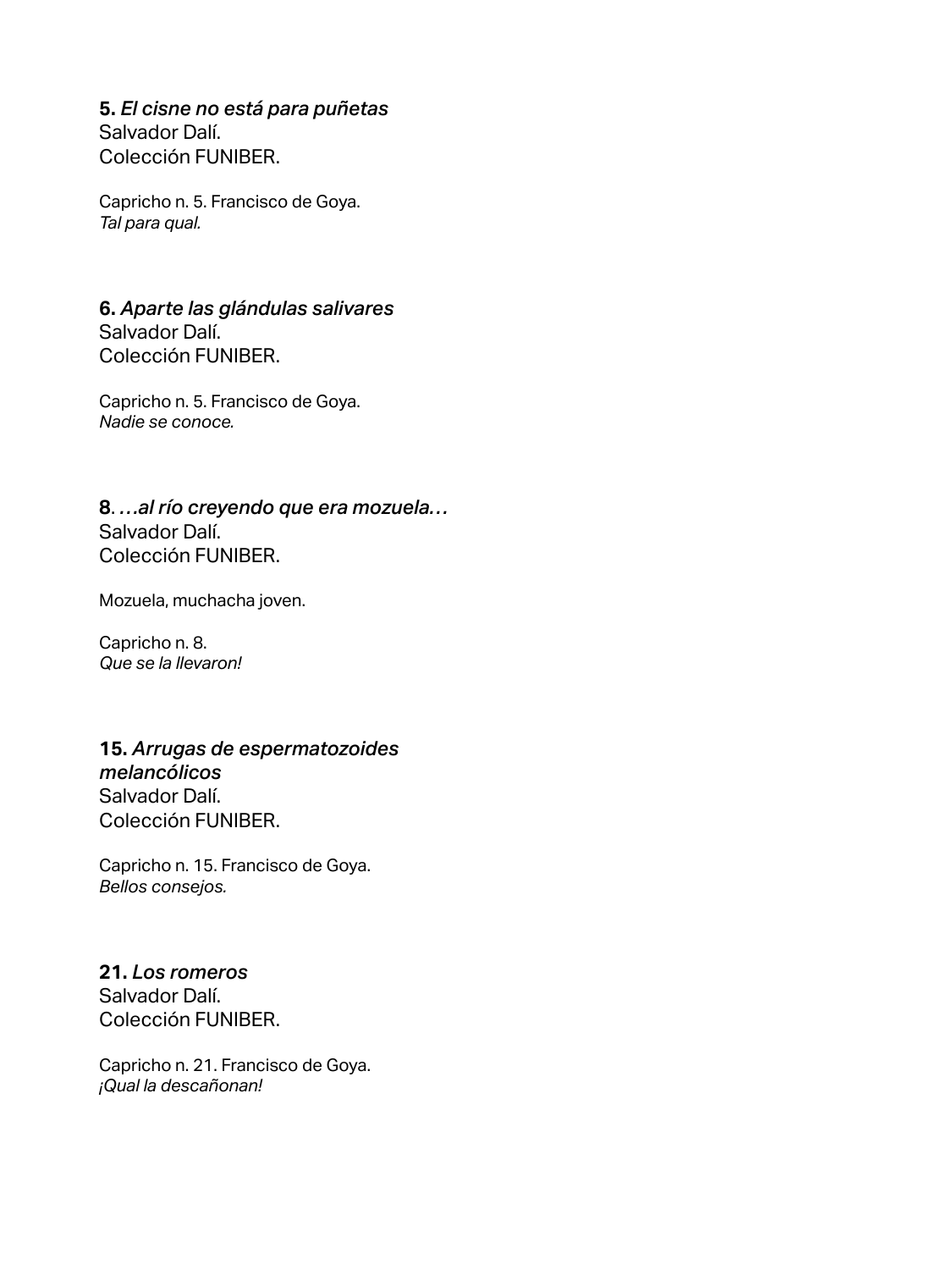**25.** Le quebró el cantero Salvador Dalí. Colección FUNIBER.

Capricho n. 25. Francisco de Goya. *Si quebró el Cantaro.*

**29.** *Raimundo Lulio lo sabia hacer* Salvador Dalí. Colección FUNIBER.

Raimundo Lulio o Ramón Llull (Mallorca, 1232 - 1316), philosopher and theologian.

Capricho n. 29. Francisco de Goya. *Esto si que es leer.*

**30.** *Cuando Dalí siempre ha dicho que Cezanne no vale nada al lado de Millet* Salvador Dalí. Colección FUNIBER.

Paul Cézanne (1839 - 1906), pintor francés.

Capricho n. 30. Francisco de Goya. *Porque esconderlos?*

**31.** *Ora pro nobis* Salvador Dalí. Colección FUNIBER.

Traducido al español: Ruega por nosotros.

Capricho n. 31. Francisco de Goya. *Ruega por ella.*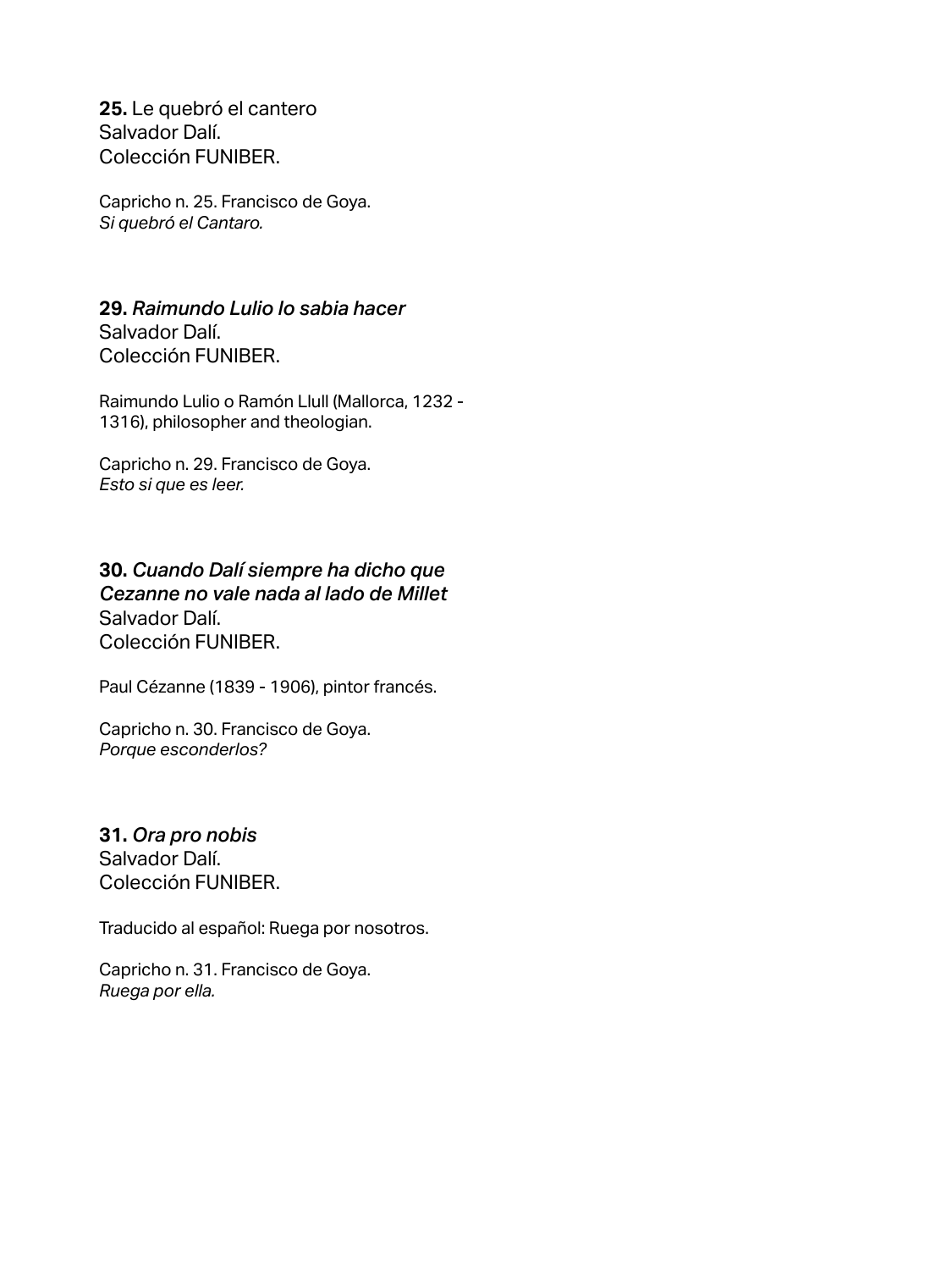**39.** *El capitán Nemo* Salvador Dalí. Colección FUNIBER.

Capitán Nemo, protagonist of the novel *Twenty thousand leagues under the sea*, by the French writer Jules Verne (1828 - 1905).

Capricho n. 39. Francisco de Goya. *Asta su Abuelo.*

#### **44.** *Como las gambas*

Salvador Dalí. Colección FUNIBER.

Gambas, similar al camarón, pero de mayor tamaño.

Capricho n. 44. Francisco de Goya. *Hilan delgado.*

**46.** *Rasputín* Salvador Dalí. Colección FUNIBER.

Grigori Rasputín (1869 - 1916), enigmatic character cataloged as prophet and healer. Advisor to the last Tsar of Russia, Nicholas II.

Capricho n. 46. Francisco de Goya. *Correccion.*

**49.** *Cagallones de cabra* Salvador Dalí. Colección FUNIBER.

Capricho n. 49. Francisco de Goya. *Duendecitos.*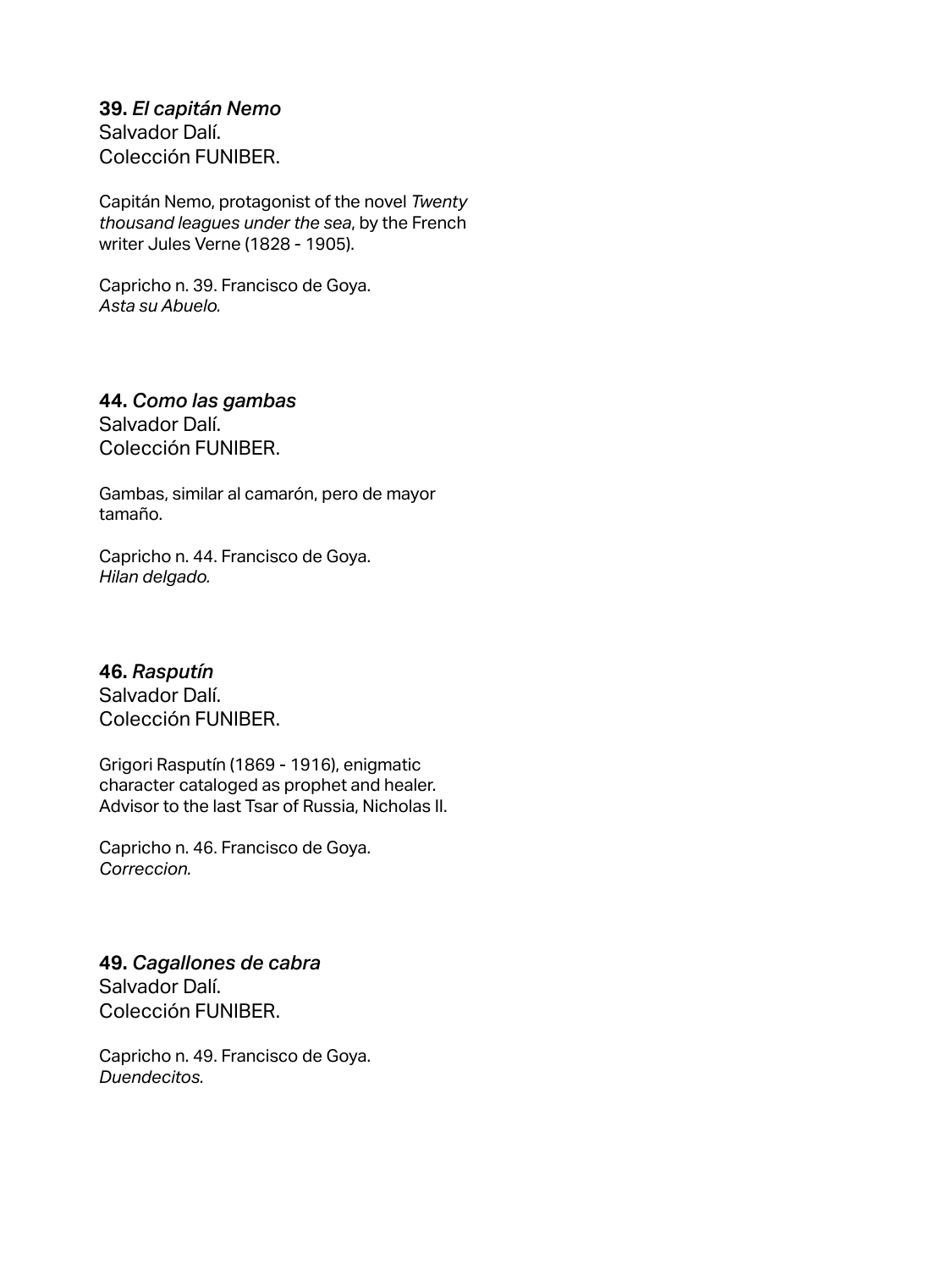#### **80.** *Pirueta de plátano*

Salvador Dalí. Colección FUNIBER.

Capricho n. 80. Francisco de Goya. *Ya es hora.*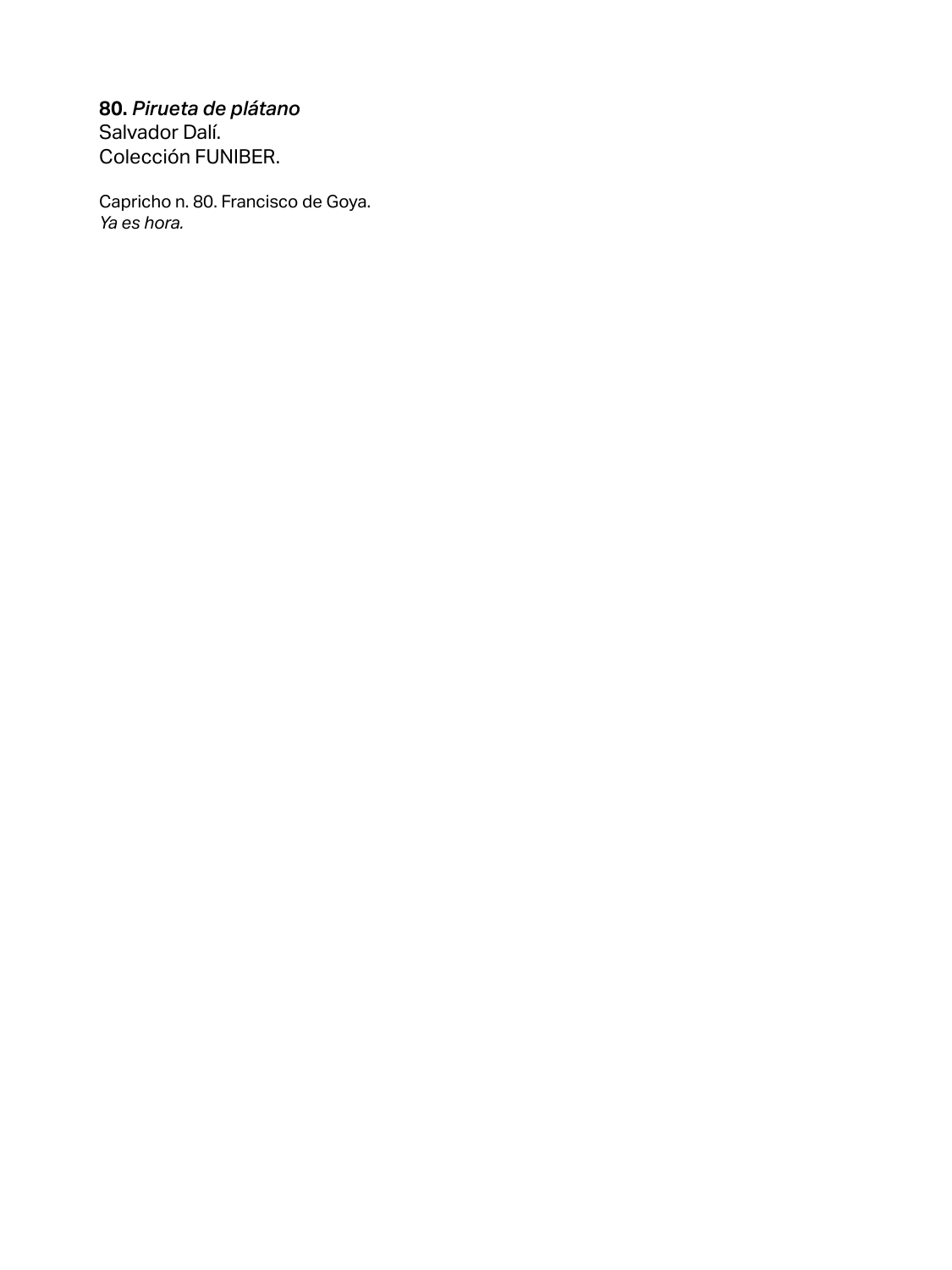### Incorporation of prospects and/or funds.

Caprichos: 35-40-48-50-55-56-57-59-61-67-72-74-75-76.

This group brings together the images whose transformation consists of including backgrounds and perspectives with a surrealist and Dalinian treatment. In this section, Fernández adds as part of his conclusions that Goya's Disparates "*are the most genuine and orthodox precedent of figurative surrealism*".

#### **Figurative surrealism.**

Pictorial and sculptural branch within the surrealist movement, which was characterized by the use or representation of recognizable forms, treated according to the style that characterized each of the artists framed within this trend. Some of its exponents are Salvador Dalí, René Magritte, Max Ernst, Paul Delvaux, among others.

#### *Emperor Ubu.* Max Ernst (1923).

For more information visit the website of the Georges Pompidou National Center for Art and Culture, Paris. <https://www.centrepompidou.fr/es/ressources/oeuvre/3Y3gdlY>

#### *Lovers.* René Magritte (1928).

For more information visit the website of the Museum of Modern Art (MoMA), New York. <https://www.moma.org/collection/works/79933>

#### *The annunciation.* **Paul Delvaux (1955).**

For more information visit the website of the Musée des Beaux-Arts de Charleroi, Belgium. <https://charleroi-museum.be/project/paul-delvaux-annonciation/>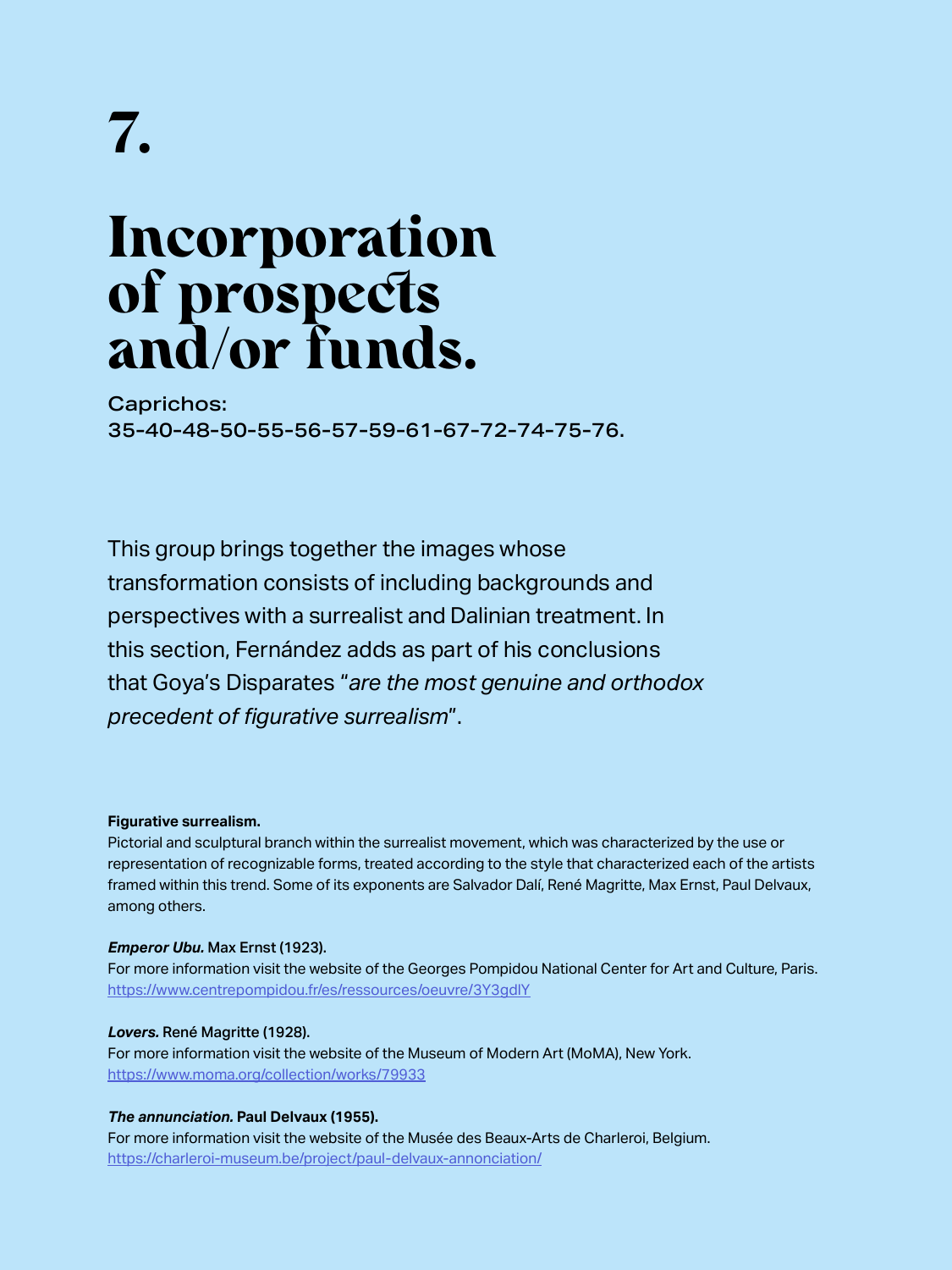#### **35.** *El arcabuz produce monstruos* Salvador Dalí.

Colección FUNIBER.

Arcabuz, arma de fuego portátil.

Capricho n. 35. Francisco de Goya. *Le descañona.*

#### **40.** *De hibernación* Salvador Dalí. Colección FUNIBER.

Capricho n. 40. Francisco de Goya. *Deque mal morira?*

#### **48.** *Querubines*

Salvador Dalí. Colección FUNIBER.

Capricho n. 48. Francisco de Goya. *Soplones.*

#### **50.** *Antecedentes de los trípodes fotográficos* Salvador Dalí. Colección FUNIBER.

Capricho n. 50. Francisco de Goya. *Los Chinchillas.*

**55.** *Y ven y ven y ven…* Salvador Dalí. Colección FUNIBER.

Capricho n. 55. Francisco de Goya. *Hasta la muerte.*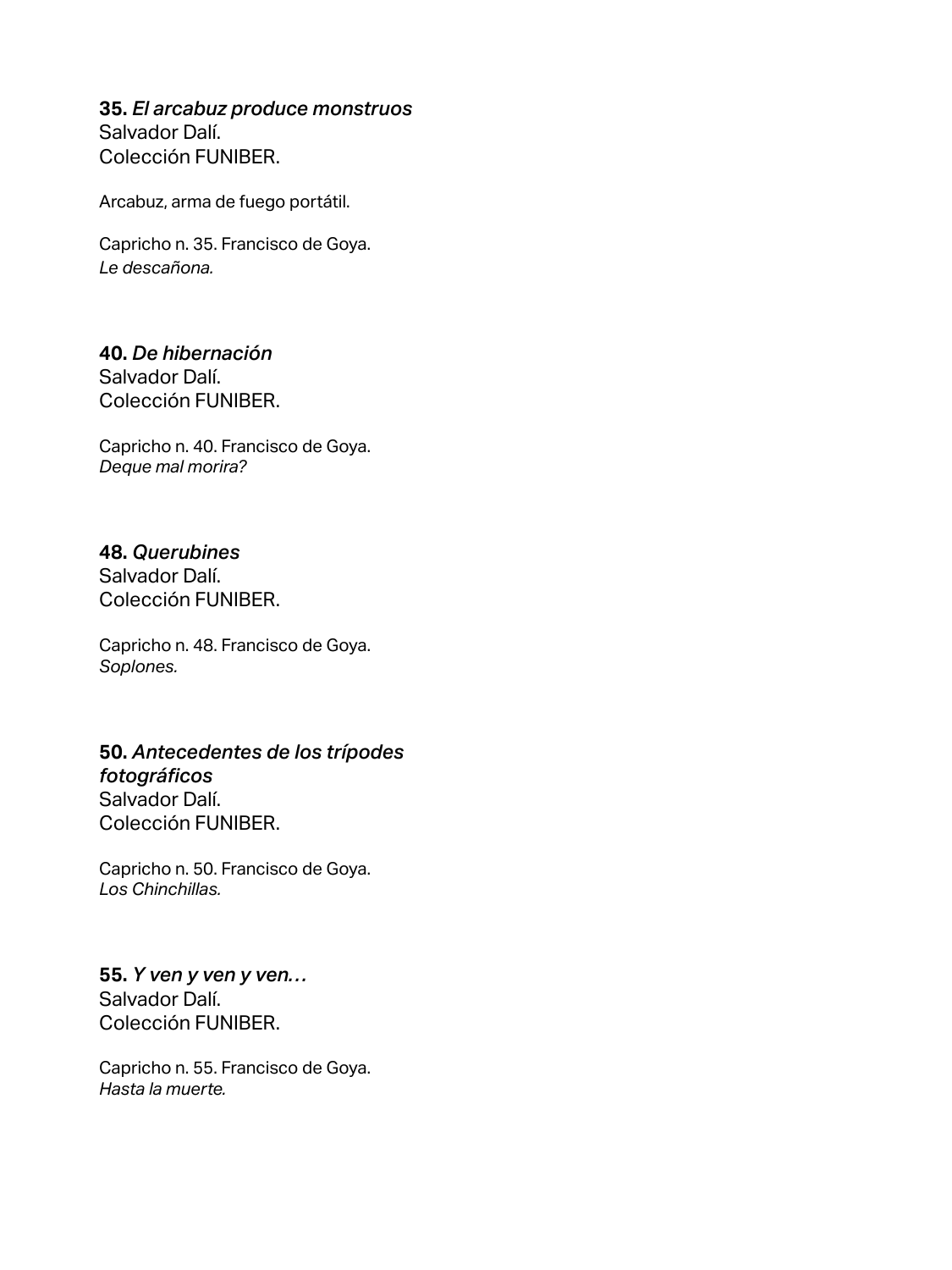**56.** *Subía las escaleras como si las bajara* Salvador Dalí. Colección FUNIBER.

Capricho n. 56. Francisco de Goya. *Subir y bajar.*

**57.** *Ternera rosa* Salvador Dalí. Colección FUNIBER.

Capricho n. 57. Francisco de Goya. *La filiacion.*

**61.** *Nube infinitesimal* Salvador Dalí. Colección FUNIBER.

Capricho n. 61. Francisco de Goya. *Volaverunt.*

*Volavérunt*, according to the Dictionary of the Spanish language, is used "*to indicate that something was missing, was lost or disappeared*".3

**67.** *Ni por esas* Salvador Dalí. Colección FUNIBER.

Capricho n. 67. Francisco de Goya. *Aguanta que te unten.*

#### **72.** *Con todos estos líos no te escaparás* Salvador Dalí. Colección FUNIBER.

Capricho n. 72. Francisco de Goya. *No te escaparás.*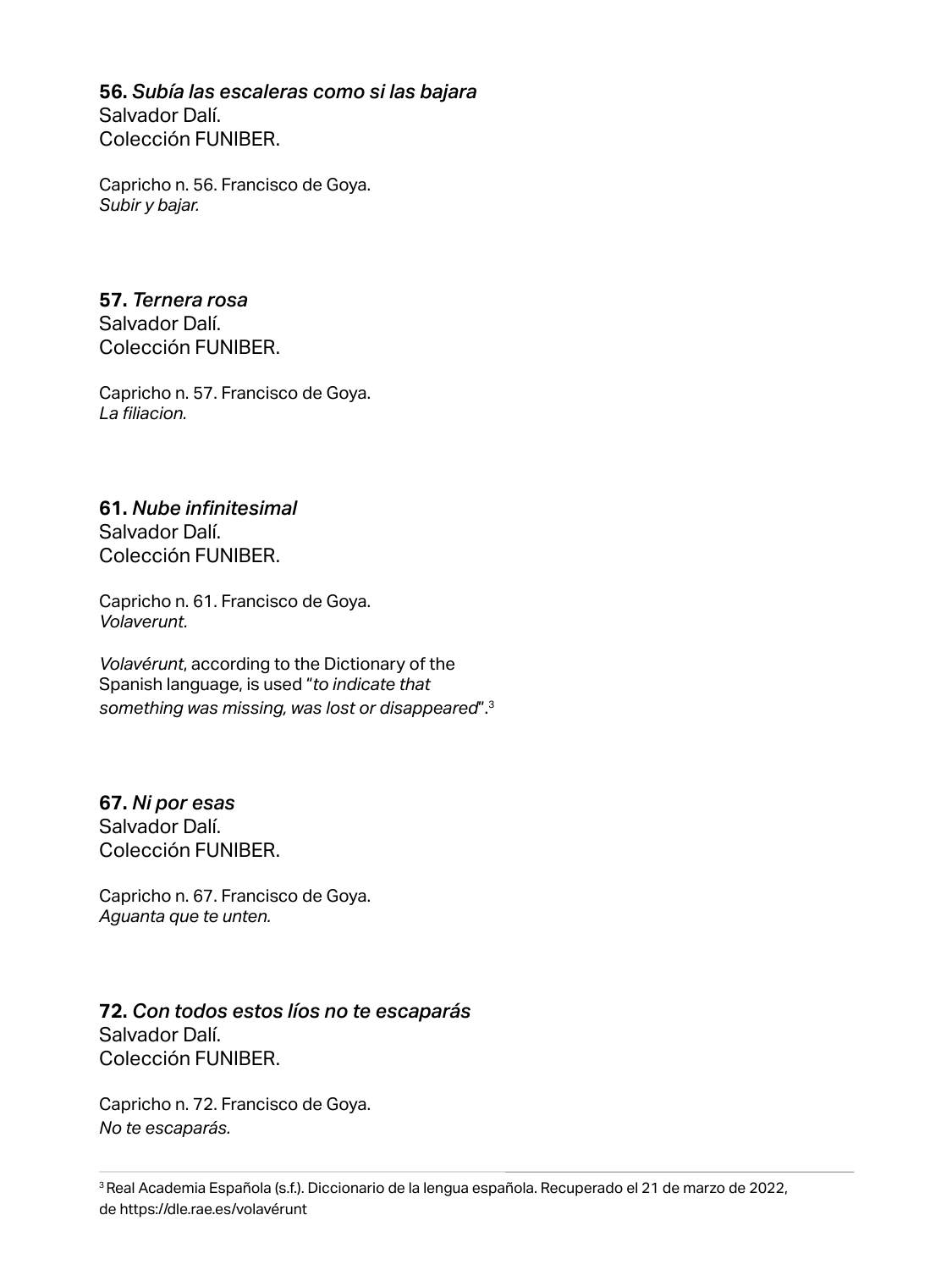**74.** *No grites, tonto* Salvador Dalí. Colección FUNIBER.

Capricho n. 74. Francisco de Goya. *No grites, tonta.*

**75.** *Los relojes blandos* Salvador Dalí. Colección FUNIBER.

Capricho n. 75. Francisco de Goya. *¿No hay quien nos desate?*

**76.** *Setze jutgesmengen fetge d un penjat* Salvador Dalí. Colección FUNIBER.

*Setze jutges d'un jutjat mengen fetge d'un penjat*, according to explanatory document by María Redondo<sup>4</sup>: Catalan tongue twister (sixteen judges of a court eat the liver of a hanged man).

Capricho n. 76. Francisco de Goya. *¿Está Vm... pues, Como digo… eh!Cuidado!si nó...*

Vm, abreviatura para vuestra merced.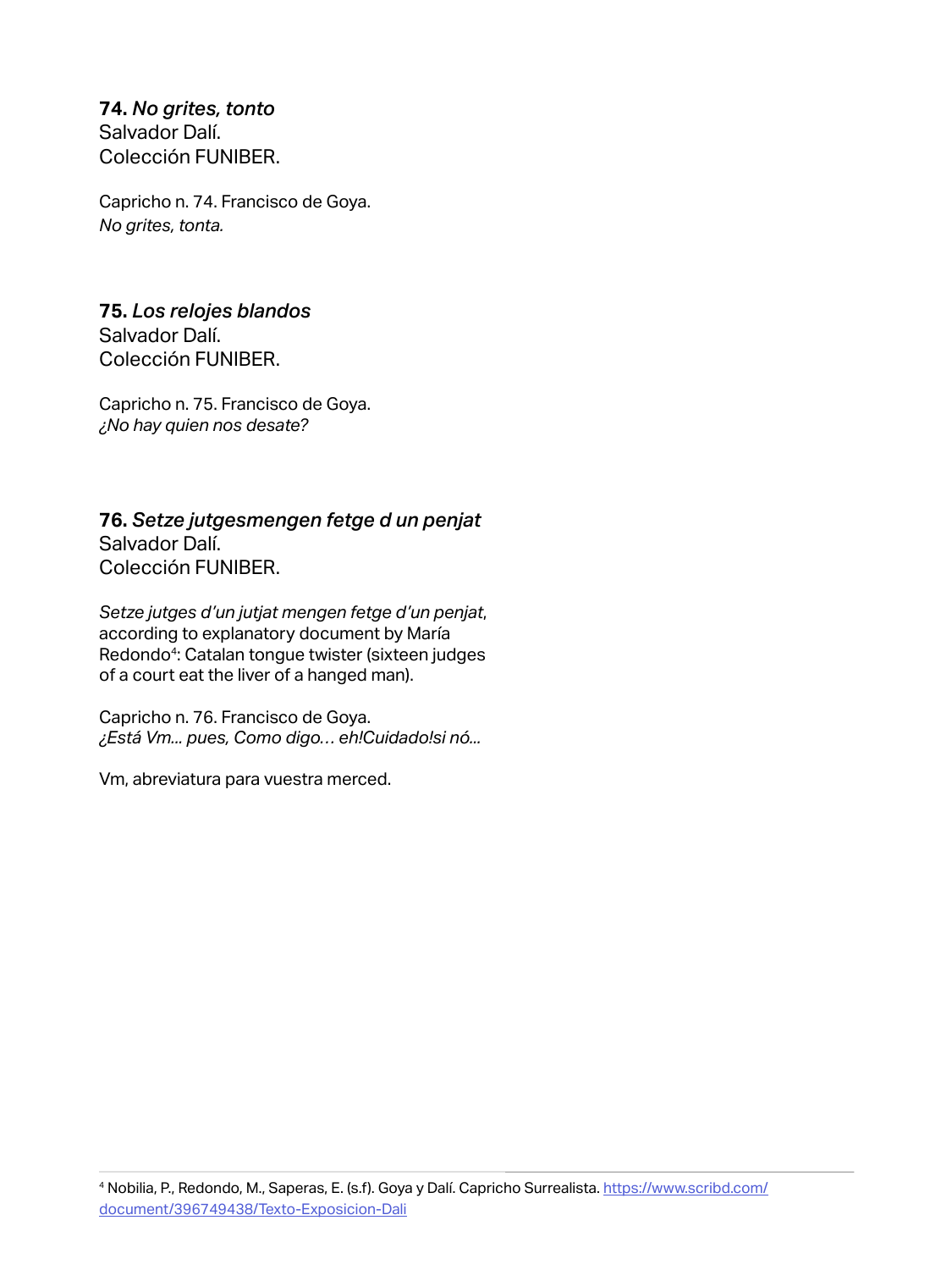Do you want to know the series of Goya's Caprichos? Enter this link of the Royal Academy of Fine Arts of San Fernando in Spain: [https://www.](https://www.realacademiabellasartessanfernando.com/es/goya/goya-en-la-calcografia-nacional/caprichos/ ) [realacademiabellasartessanfernando.com/es/goya/](https://www.realacademiabellasartessanfernando.com/es/goya/goya-en-la-calcografia-nacional/caprichos/ ) [goya-en-la-calcografia-nacional/caprichos/](https://www.realacademiabellasartessanfernando.com/es/goya/goya-en-la-calcografia-nacional/caprichos/ )